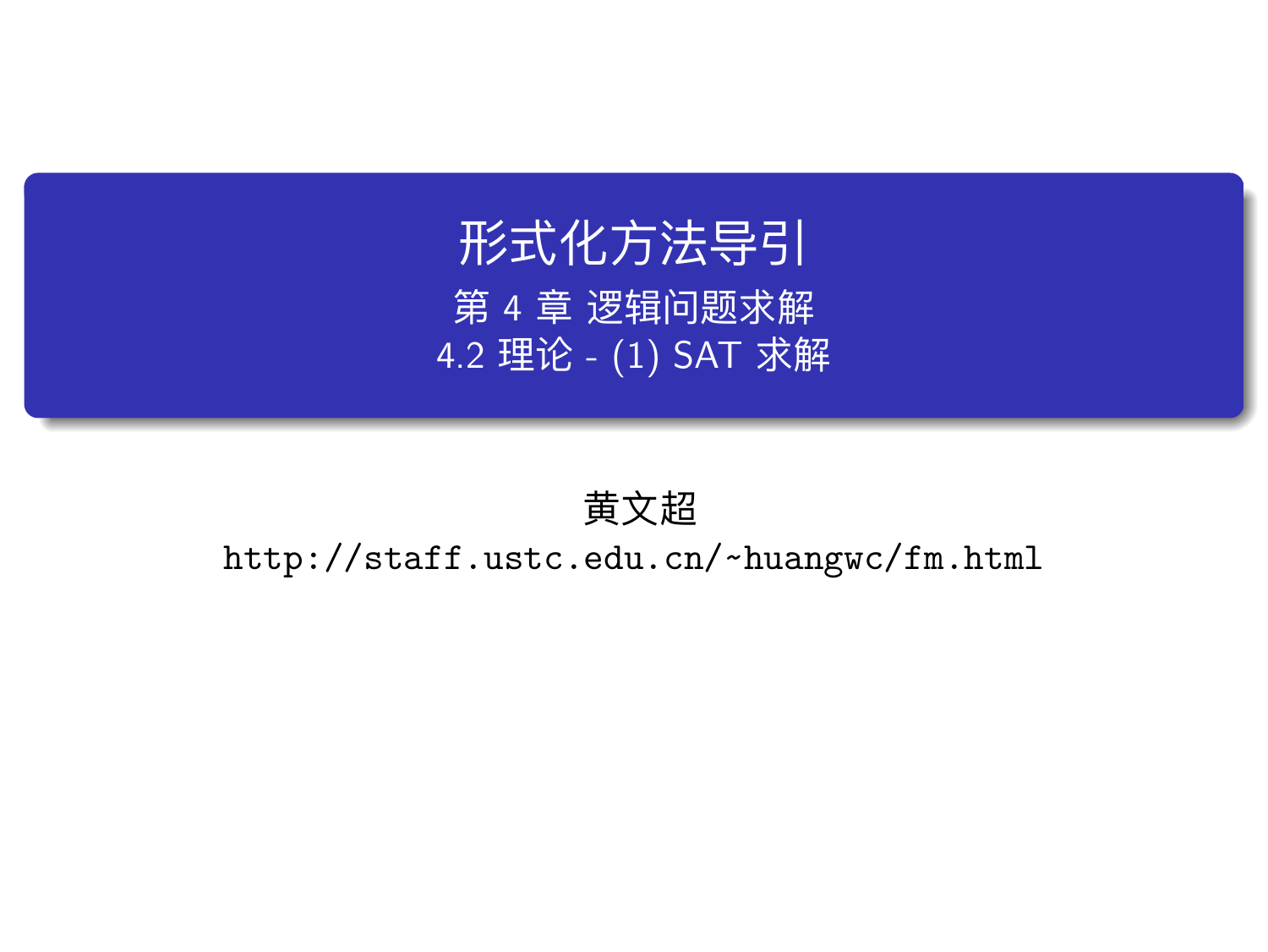# 课前回顾及本章内容

- 第 4 章: 如何利用 rules 验证 *M* ⊨ *ϕ*?
	- 4.1 应用
		- 将 *M* ⊨ *ϕ* 验证问题转化为 validity 问题
		- 将 validity 问题转化为 satifiability 问题
		- 使用 SAT/SMT 工具 Z3 直接求解 satifiability 问题
			- 衍生应用: 软件测试与 Symbolic Execution
	- 4.2 本章内容 (理论)
		- 求解 SAT 问题的经典方法?
		- 求解 SMT 问题的经典方法?
		- 其它 SAT 问题的经典方法?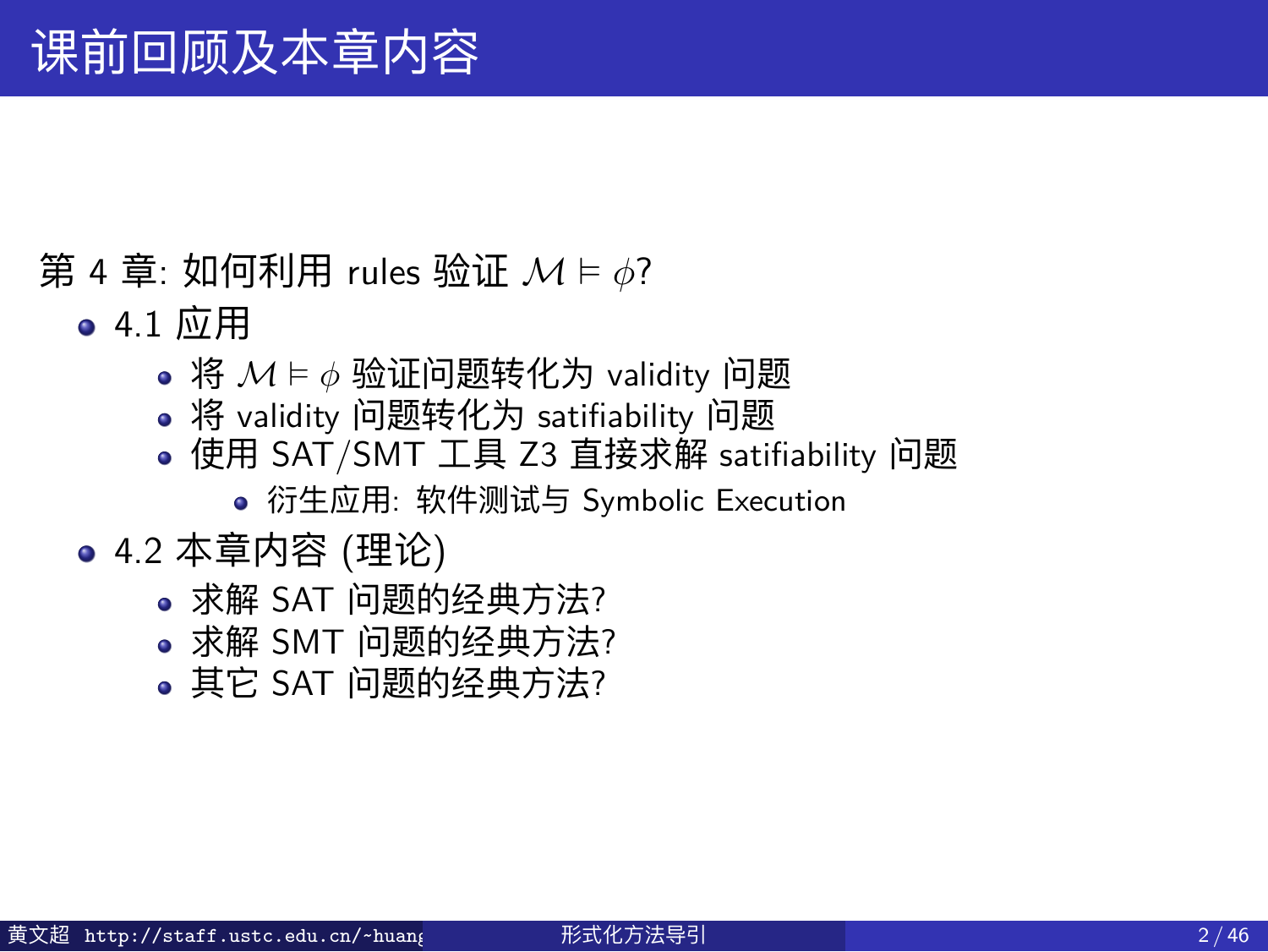2.1 Solve SAT | 问题分析

### 回顾: 定义: Validity

We call  $\phi$  *valid*, if  $\models \phi$  holds.

### 回顾: 定义: SAT 问题

SAT is the *decision* problem: given a propositional formula, is it *satisfiable*?

#### 定理:

Let *ϕ* be a formula of propositional logic. Then *ϕ* is *satisfiable* iff *¬ϕ* is *not valid*.

In other words, *ϕ* is valid iff *¬ϕ* is not satisfiable.

总结: Validity 问题可以转化为 SAT 问题 问题: 如何求解 SAT 问题?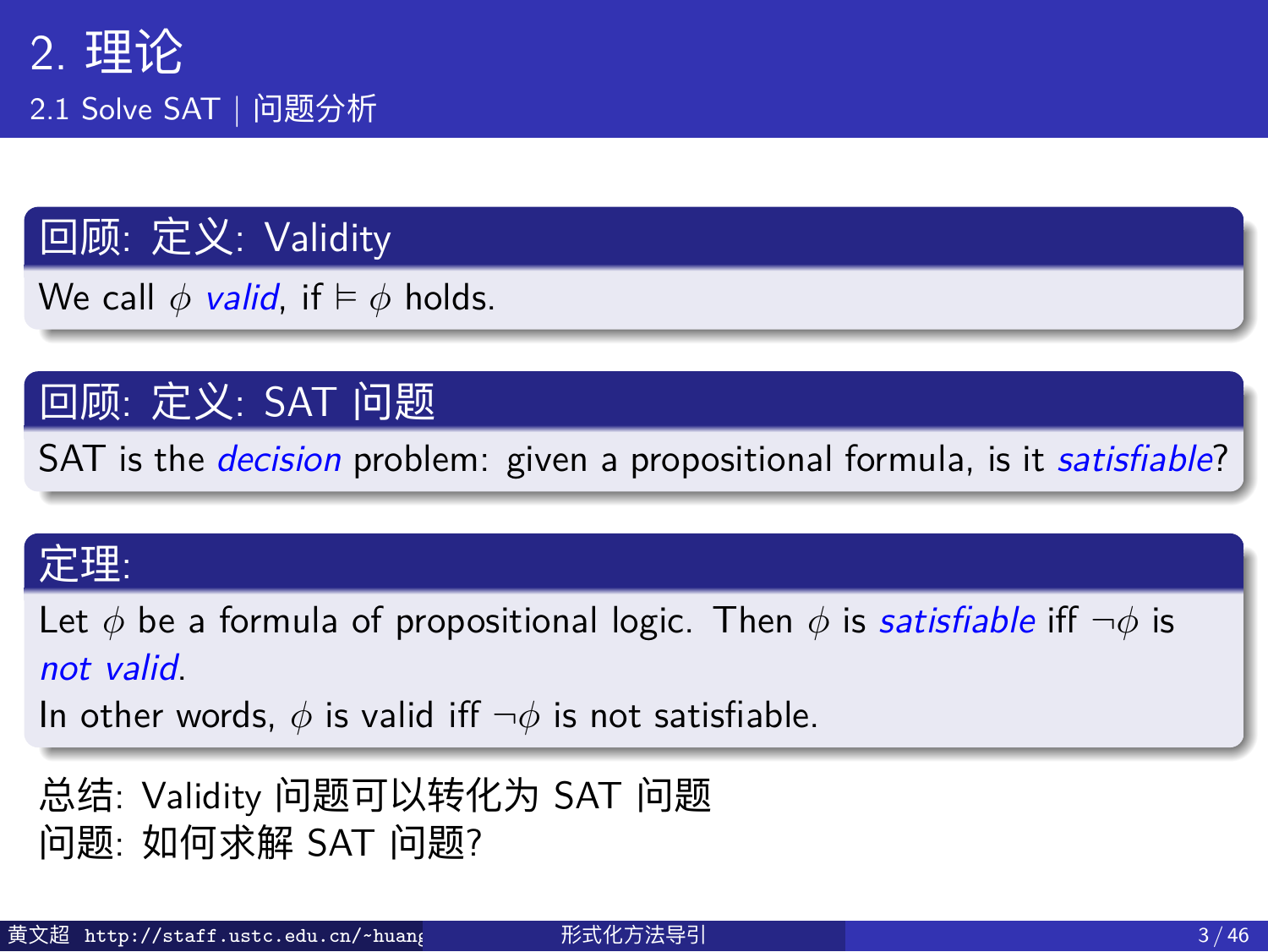. 2.1 Solve SAT | 问题分析<br>Definition 1.25 Let  $\phi$ 

问题: 如何求解 SAT 问题? **wand write 'iff' for 'iff' for 'iff' for '**iff' for 'iff' for 'if

**if** 回顾: 定义: Propositional Logic in *BNF* **ig https://www.profesitional Logic in BNF and another way around.** 

 $\phi ::= p \mid (\neg \phi) \mid (\phi \land \phi) \mid (\phi \lor \phi) \mid (\phi \rightarrow \phi)$ 

where *p* stands for any atomic proposition and each occurrence of *ϕ* to the right of  $\therefore$  stands for any already constructed formula.  $\mathbb{R}^n$   $\mathbb{R}^n$ 

Provable equivalence:  $\overline{\phantom{a}}$  (φ  $\overline{\phantom{a}}$  )  $\overline{\phantom{a}}$  (φ  $\overline{\phantom{a}}$  )  $\overline{\phantom{a}}$  is valid  $\overline{\phantom{a}}$  is valid  $\overline{\phantom{a}}$  ).

> $\neg(p\land q)\dashv\vdash\neg q\lor\neg p\qquad\neg(p\lor q)\dashv\vdash\neg q\land\neg p$  $p \rightarrow q \uparrow \vdash \neg q \rightarrow \neg p$   $p \rightarrow q \uparrow \vdash \neg p \vee q$  $p \wedge q \rightarrow p \dashr r \vee \neg r$   $p \wedge q \rightarrow r \dashr p \rightarrow (q \rightarrow r)$ .

### 回顾: rules 太多: 推演过于复杂, 符号也有冗余

减少冗余的符号,设计自动推演算法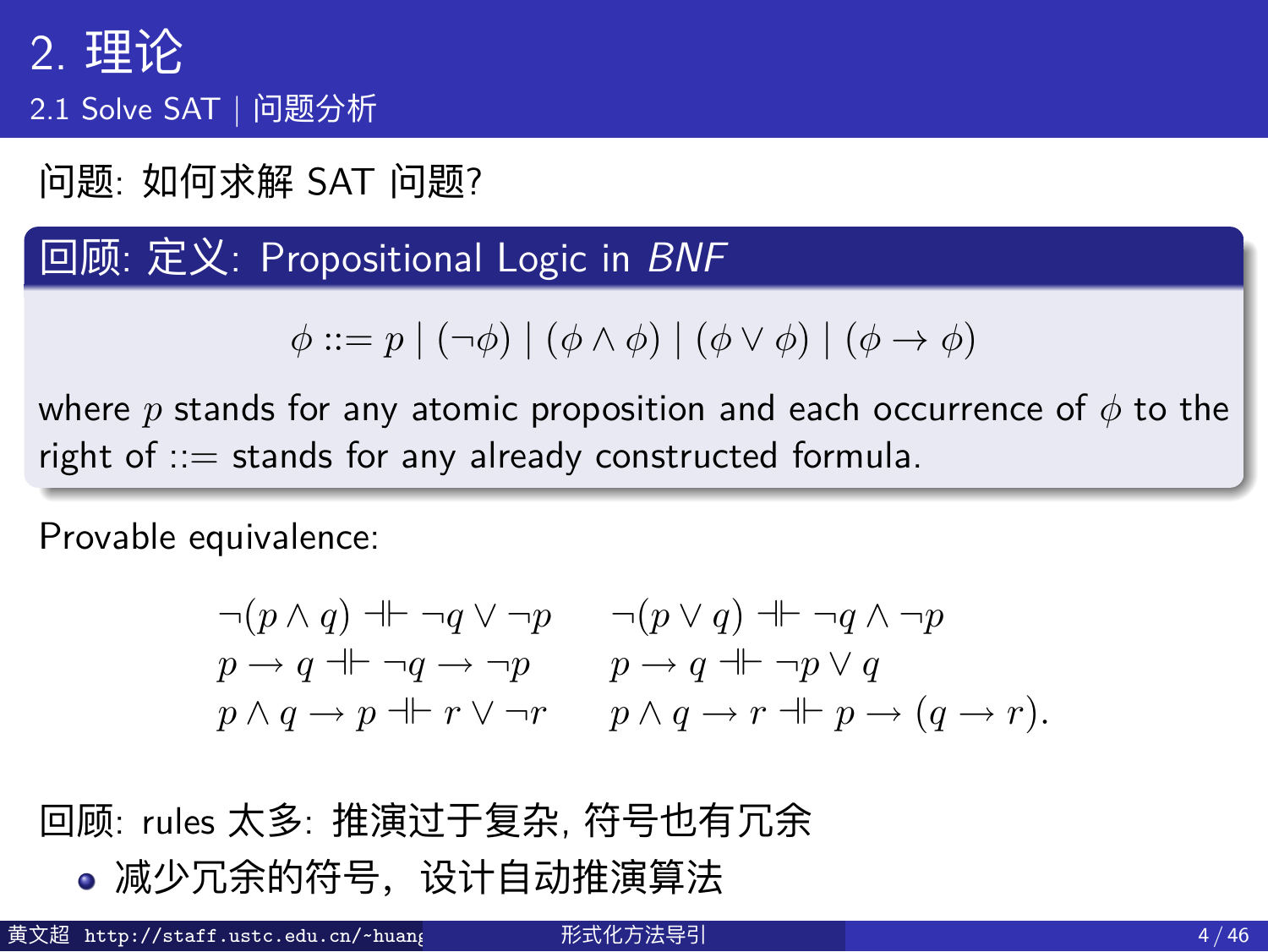### 2. 理论 2.1 Solve SAT | 问题分析

问题: 如何减少冗余的符号,设计自动推演算法? 先给部分结果:

- CNF (conjunctive normal form) 合取范式
	- 取如下 (一元、二元) 符号
		- *{∧, ∨, ¬}*
- Horn clauses 霍恩子句
	- 取如下 (一元、二元) 符号 *{∧, →}*
		-
- 子问题 1: SAT 求解
	- 使用 CNF
	- 如何设计 CNF 的 rules?
	- 如何使用 rule 设计算法?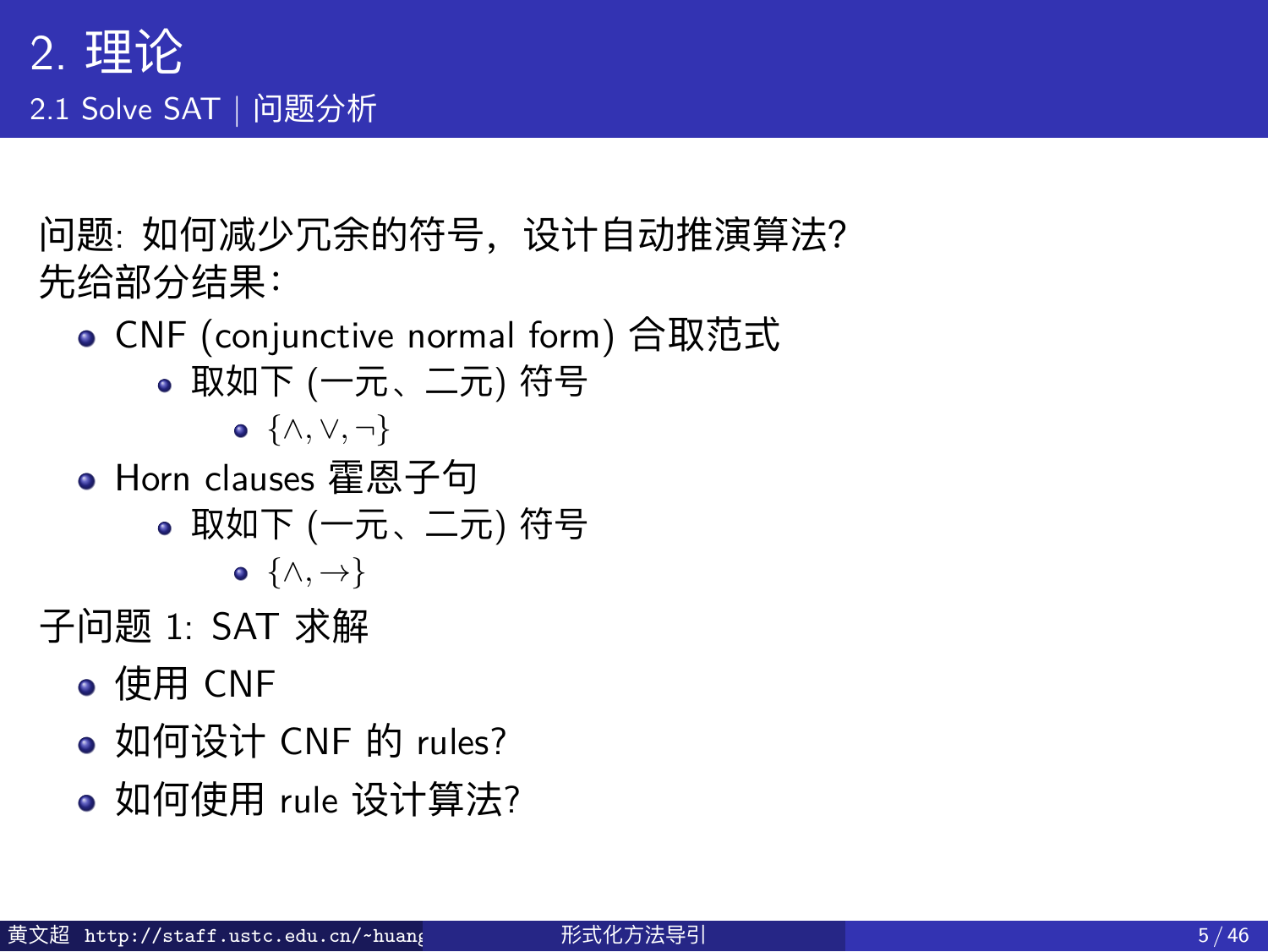2.1 Solve SAT | CNF (conjunctive normal form) 合取范式

### 定义: Literal

A *literal*  $L$  is either an atom  $p$  or the negation of an atom  $\neg p$ .

### 定义: Conjunctive normal form (CNF)

A formula *C* is in *conjunctive normal form* (*CNF*) if it is a conjunction of *clauses*, where each clause *D* is a disjunction of literals:

$$
\begin{aligned} L &::= p \mid \neg p \\ D &::= L \mid L \vee D \\ C &::= D \mid D \wedge C \end{aligned}
$$

# **例: Formulas in CNF**

\n- \n
$$
(\neg q \lor p \lor r) \land (\neg p \lor r) \land q
$$
\n
\n- \n $\bullet$  clauses:  $(\neg q \lor p \lor r)$ ,  $(\neg p \lor r)$ ,  $q$ \n
\n- \n $\bullet$   $(p \lor r) \land (\neg p \lor r) \land (p \lor \neg r)$ \n
\n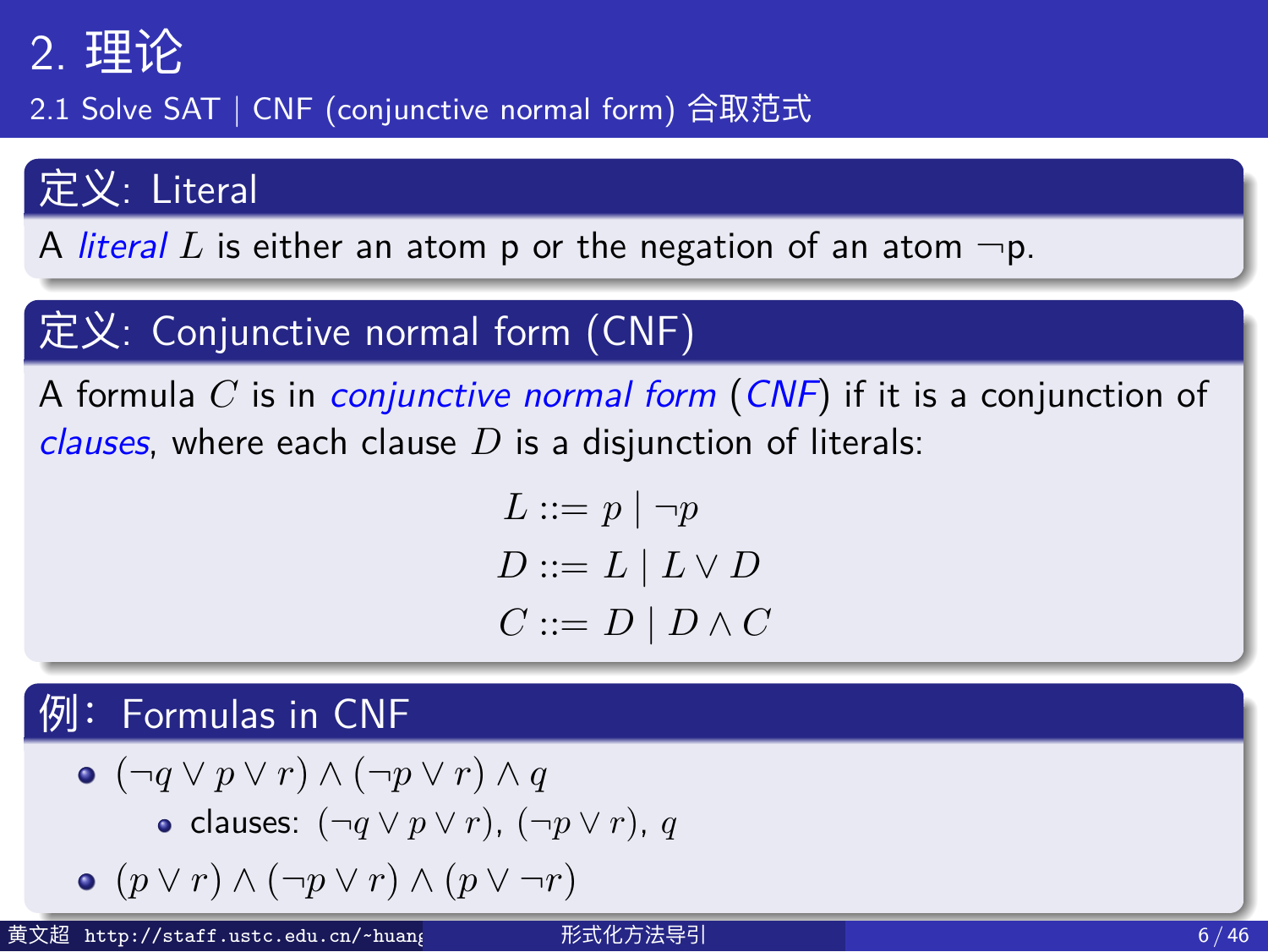2.1 Solve SAT | CNF (conjunctive normal form) 合取范式 | 求解思路

Two Problems:

- Problem 1: Checking SAT of a propositional formula
- Problem 2: Checking SAT of a CNF formula

How to solve problem 1?

- Step 1: Transform Problem 1 to Problem 2
- Step 2: Solve Problem 2.

Step 1 (one way by applying the following rules):

*¬, ∨, ∧*: Do nothing

$$
\bullet \ \to\colon p \to q \equiv \neg p \vee q
$$

 $\bullet$  ↔  $\cdot$  *p*  $\leftrightarrow$  *q*  $\equiv$   $(p \rightarrow q) \land (q \rightarrow p)$ 

Step 1 (another clever way): Tseitin transformation (见后). Step 2: 见下页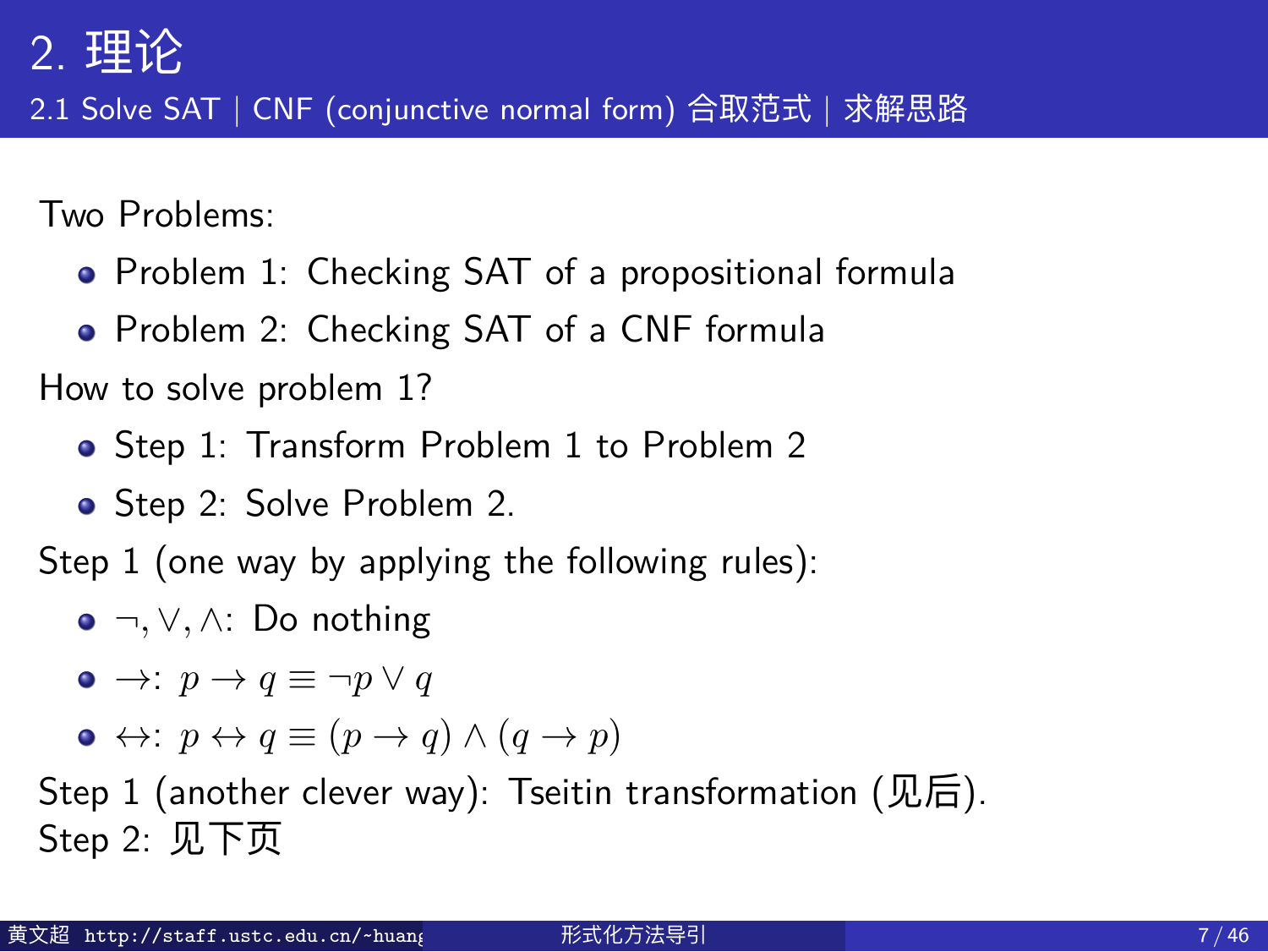2.1 Solve SAT | CNF (conjunctive normal form) 合取范式 | 求解思路

Idea: Step 2: Checking SAT of a CNF formula

Design *only one* rule: *resolution rule*

### **例: Formulas in CNF**

$$
\bullet \ (\neg q \lor p \lor r) \land (\neg p \lor r) \land q
$$

clauses: (*¬q ∨ p ∨ r*), (*¬p ∨ r*), *q*

Is the above formula satisfiable?

- Derive a new clause from the old clauses: *p ∨ r*
- Derive another new clause: *r*
- Answer: sat, *r* = **T***, p ∈ {***T***,* **F***}, q* = **T**

So, how to design the resolution rule? 见下页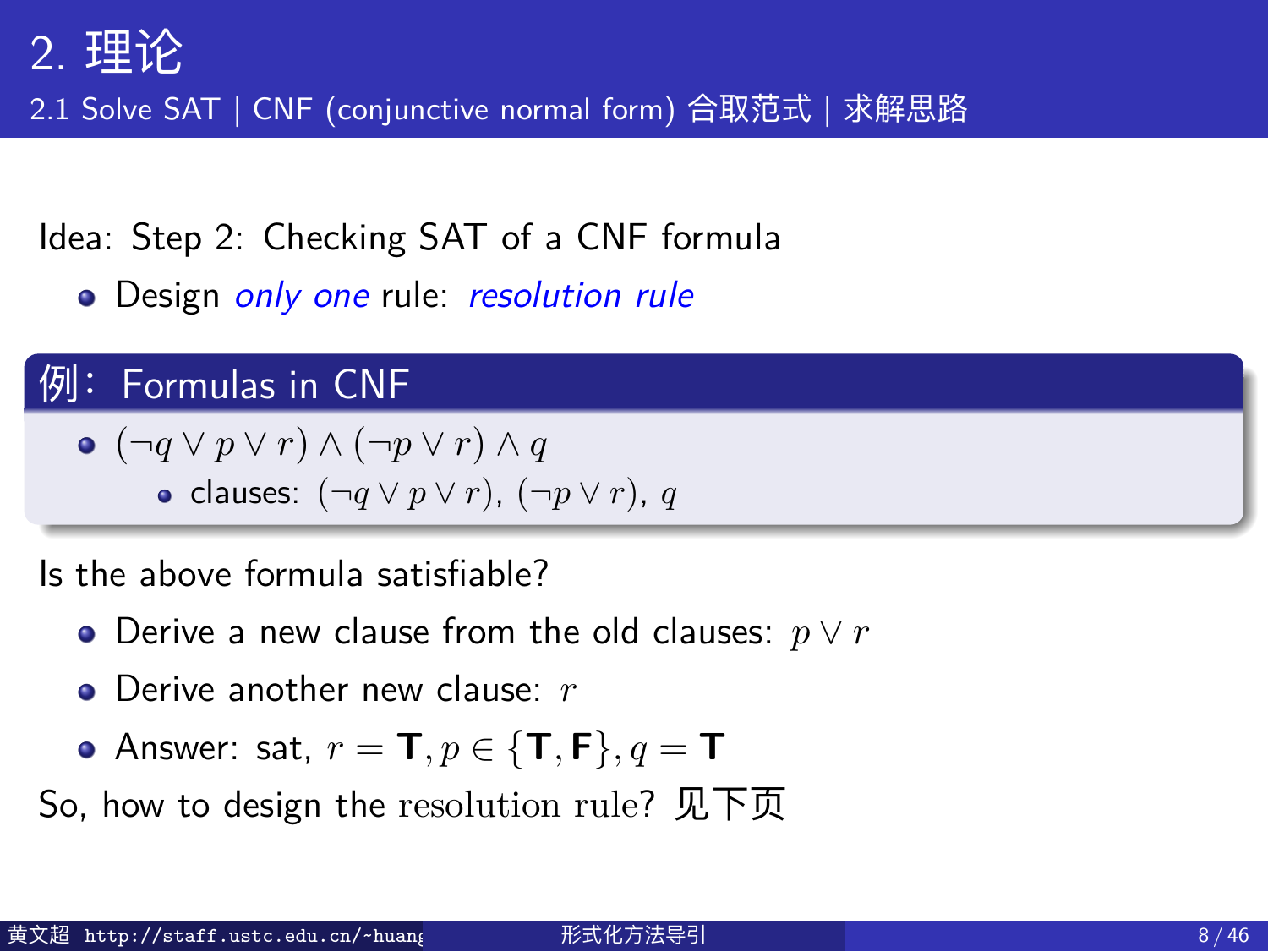2.1 Solve SAT | CNF (conjunctive normal form) 合取范式 | Resolution rule

### 定义: Resolution Rule

If there are clauses of the shape  $p \lor V$  and  $\neg p \lor W$ , then the new clause *V ∨ W* may be added.

$$
\frac{p \vee V, \neg p \vee W}{V \vee W}
$$

Discussions:

- $\bullet$  Order of literals in a clause does not play a role since  $p ∨ q ≡ q ∨ p$
- $\bullet$  Double occurrences of literals may be removed since  $p \lor p \equiv p$
- If an *empty clause*, i.e., *⊥* is derived from a CNF, the CNF is *not satisfiable*.

$$
\frac{p, \neg p}{\bot}
$$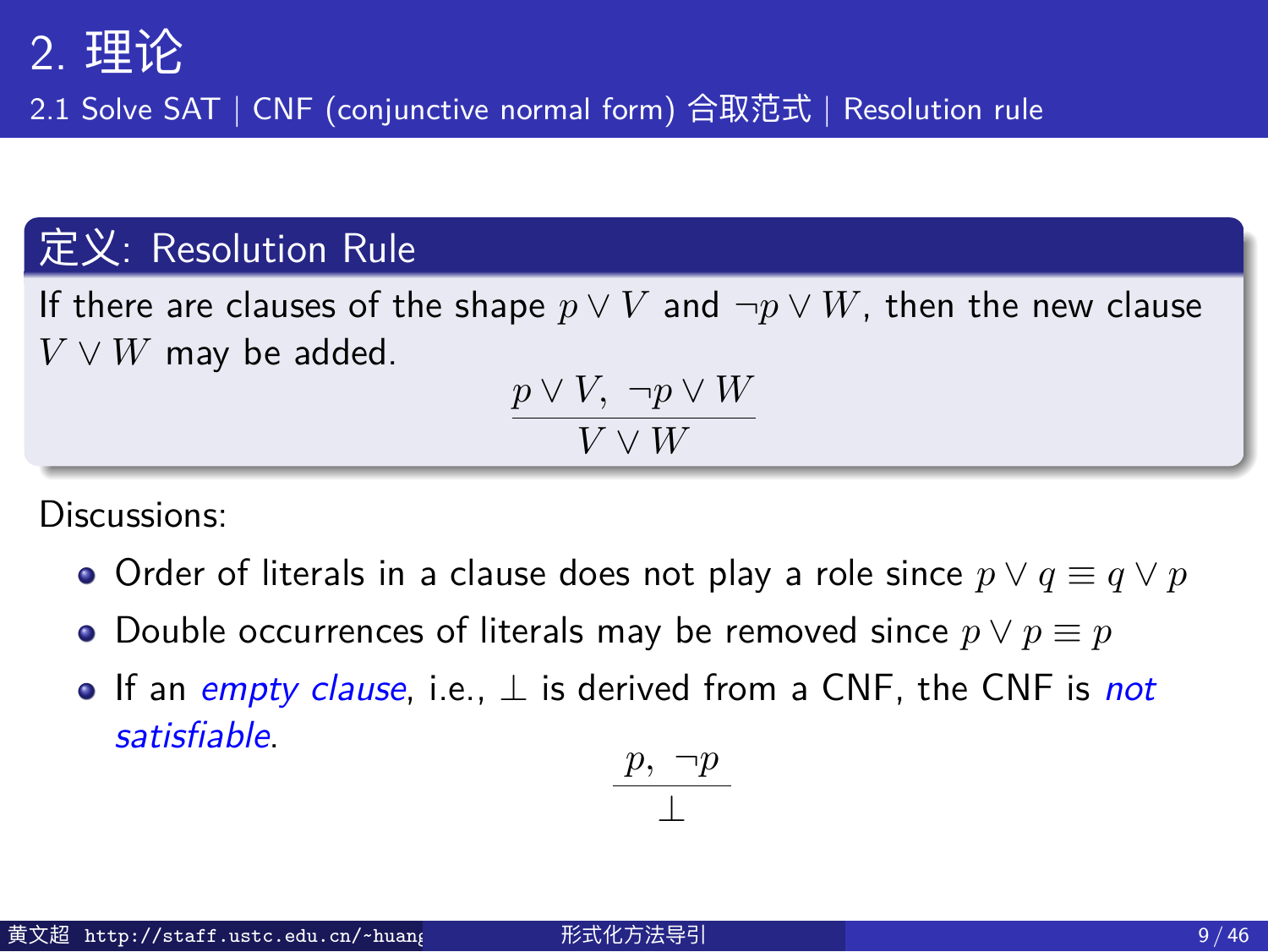2.1 Solve SAT | Resolution Rule | Example

Example:

We prove that the CNF consisting of the following clauses 1 to 5 is unsatisfiable

| 1              | $p \vee q$           |           |
|----------------|----------------------|-----------|
| $\mathfrak{D}$ | $\neg r \vee s$      |           |
| 3              | $\neg q \vee r$      |           |
| 4              | $\neg r \vee \neg s$ |           |
| 5              | $\neg p \vee r$      |           |
| 6              | $p \vee r$           | (1,3,q)   |
| 7              | $\,r\,$              | (5,6,p)   |
| 8              | $\mathcal{S}$        | (2, 7, r) |
| g              | $\neg r$             | (4, 8, s) |
| 10             | $\mathbf{L}$         | (7, 9, r) |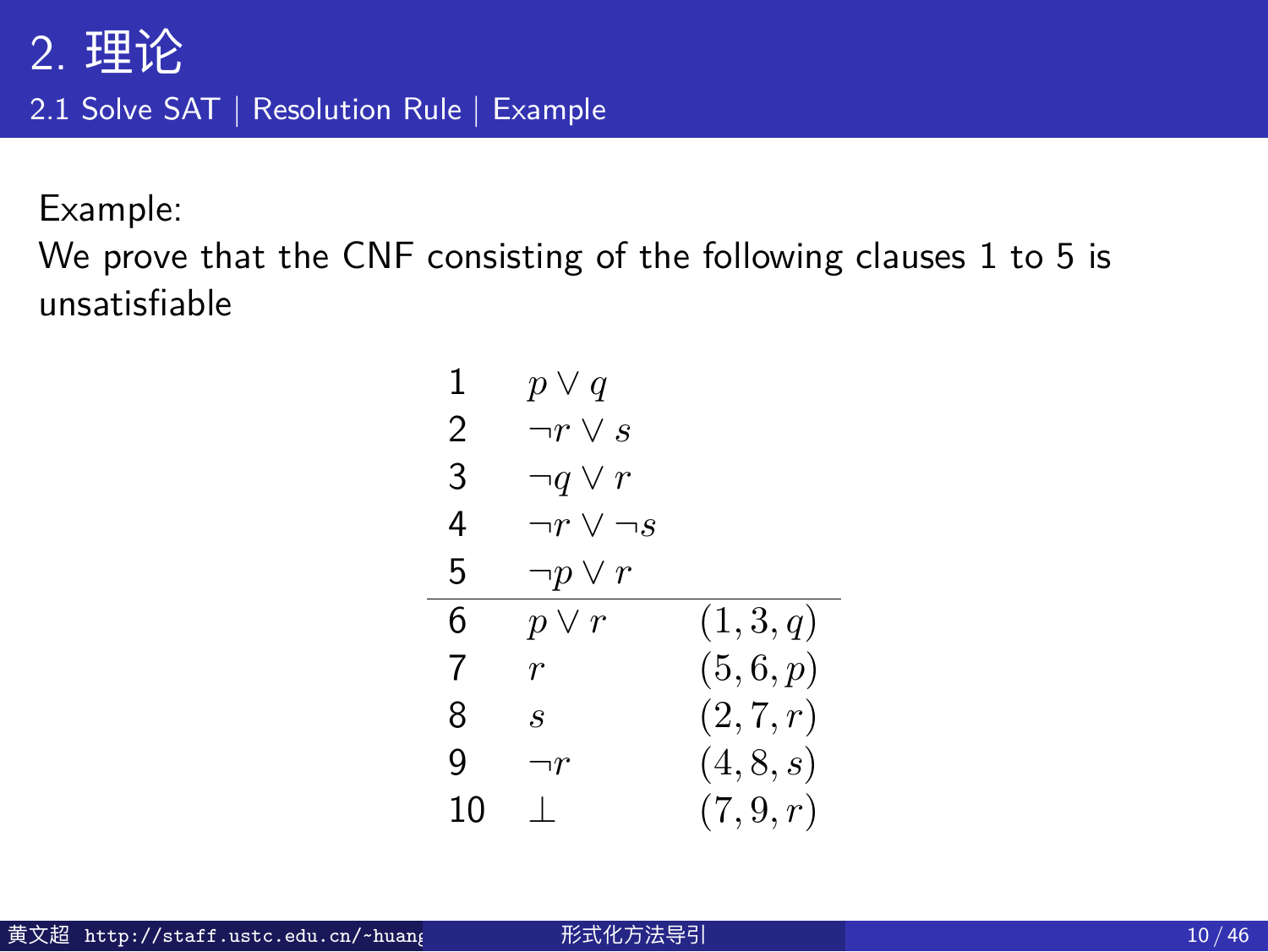2.1 Solve SAT | Resolution Rule | Designing Algorithms

#### Remarks for *designing algorithms*:

- A lot of freedom in choice: several other sequences of resolution steps will lead to *⊥* too.
- Resolution steps on  $p$  in which  $V$  contains  $q$  and  $W$  contains  $\neg q$  for some *q* (or conversely) are allowed but useless.
	- In that case the new clause *V ∨ W* is of the shape *q ∨ ¬q ∨ · · ·* and hence equivalent to **T**, not containing fruitful information.
- If a clause consists of a single *literal l* (*a unit clause*), then the resolution rule allows to remove the literal *¬l* from a clause containing *¬l*.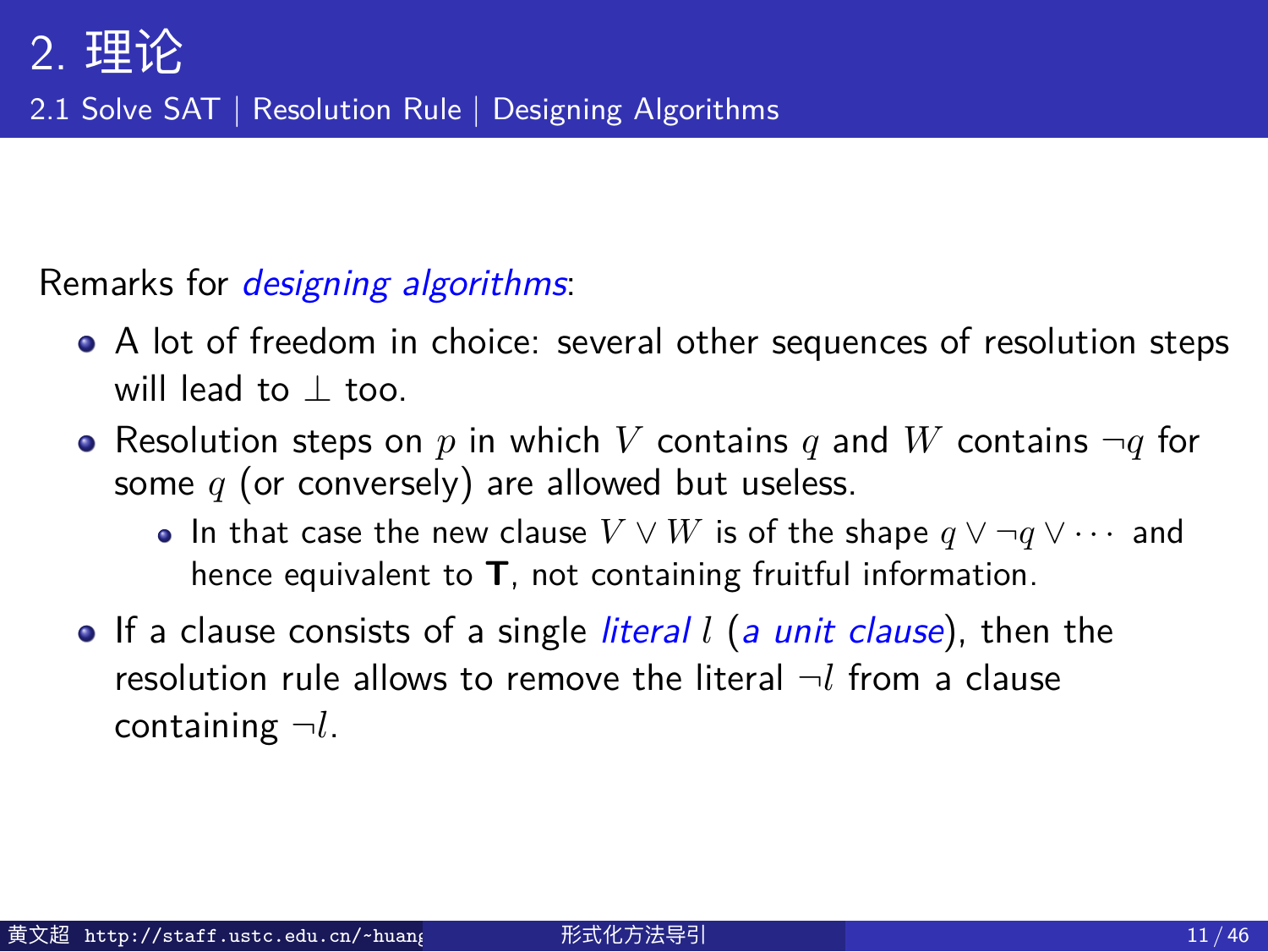2.1 Solve SAT | Resolution Rule | Designing Algorithms

Remarks for *requirements* of the algorithms

- *Soundness*: Correctness of the resolution rule
- *Completeness*: If a CNF is unsatisfiable, then this can be derived by *only* applying the resolution rule
- *Soundness and Completeness*: A CNF is *unsatisfiable* iff *⊥* can be derived by *only* using the resolution rule.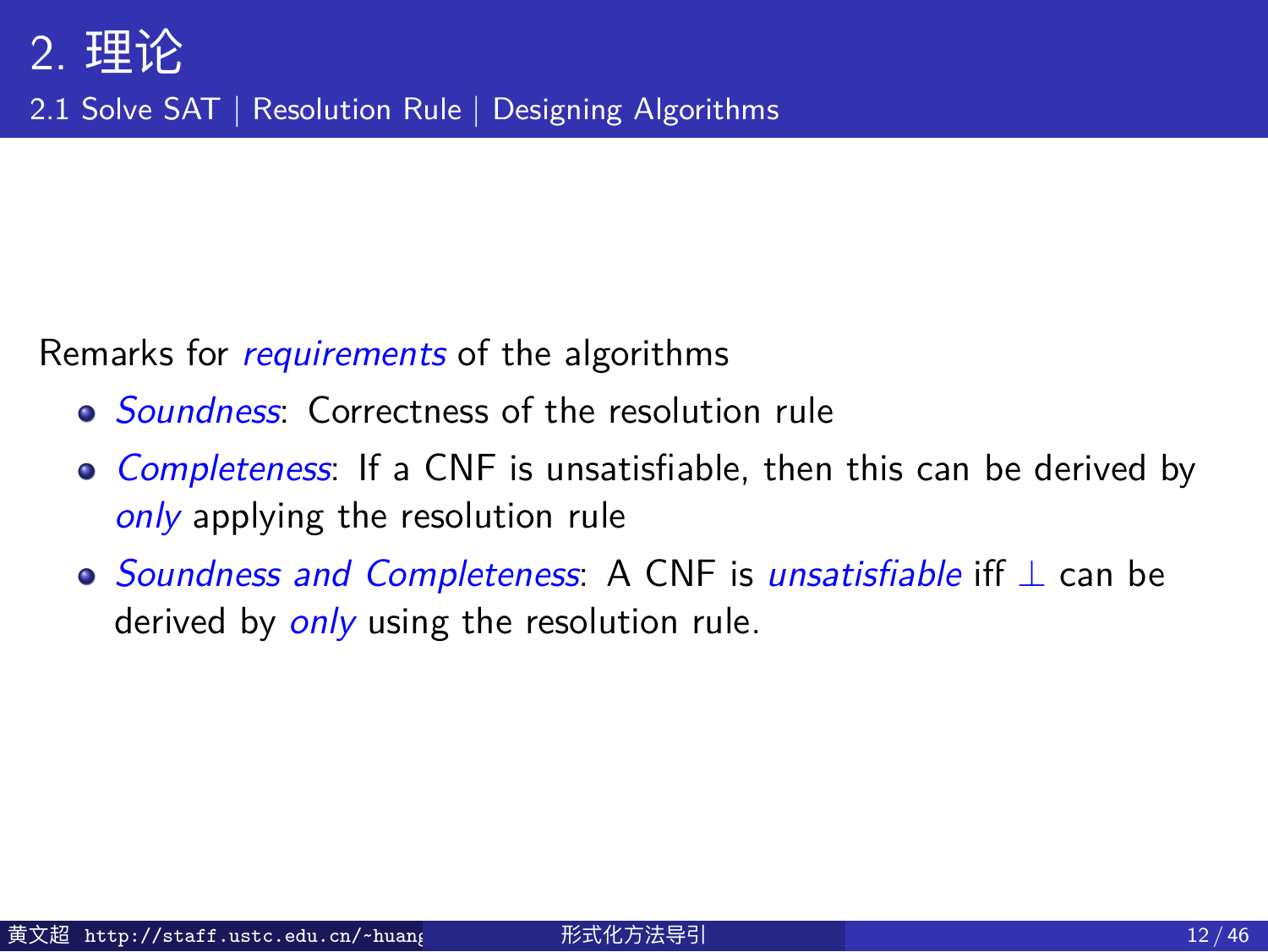2.1 Solve SAT | Designing Algorithms | Prove validity using CNF and resolution

Prove using CNF and resolution rules.

### 定理:

Let *ϕ* be a formula of propositional logic. Then *ϕ* is *satisfiable* iff *¬ϕ* is *not valid*.

In other words,  $\phi$  *is valid iff*  $\neg \phi$  *is not satisfiable.* 

### $\mathbf{H}$ 论 1: How to prove  $\psi \models \phi$  ?

Prove  $\psi \land \neg \phi$  is unsatisfiable.

*¬*(*¬ψ ∨ ϕ*) *≡ ψ ∧ ¬ϕ*

### **挂论** 2: How to prove ⊨  $(\phi \leftrightarrow \psi)$

Prove  $(\phi \lor \psi) \land (\neg \phi \lor \psi)$  is unsatisfiable. *¬*(*ϕ ↔ ψ*) *≡* (*ϕ ∨ ψ*) *∧* (*¬ϕ ∨ ¬ψ*)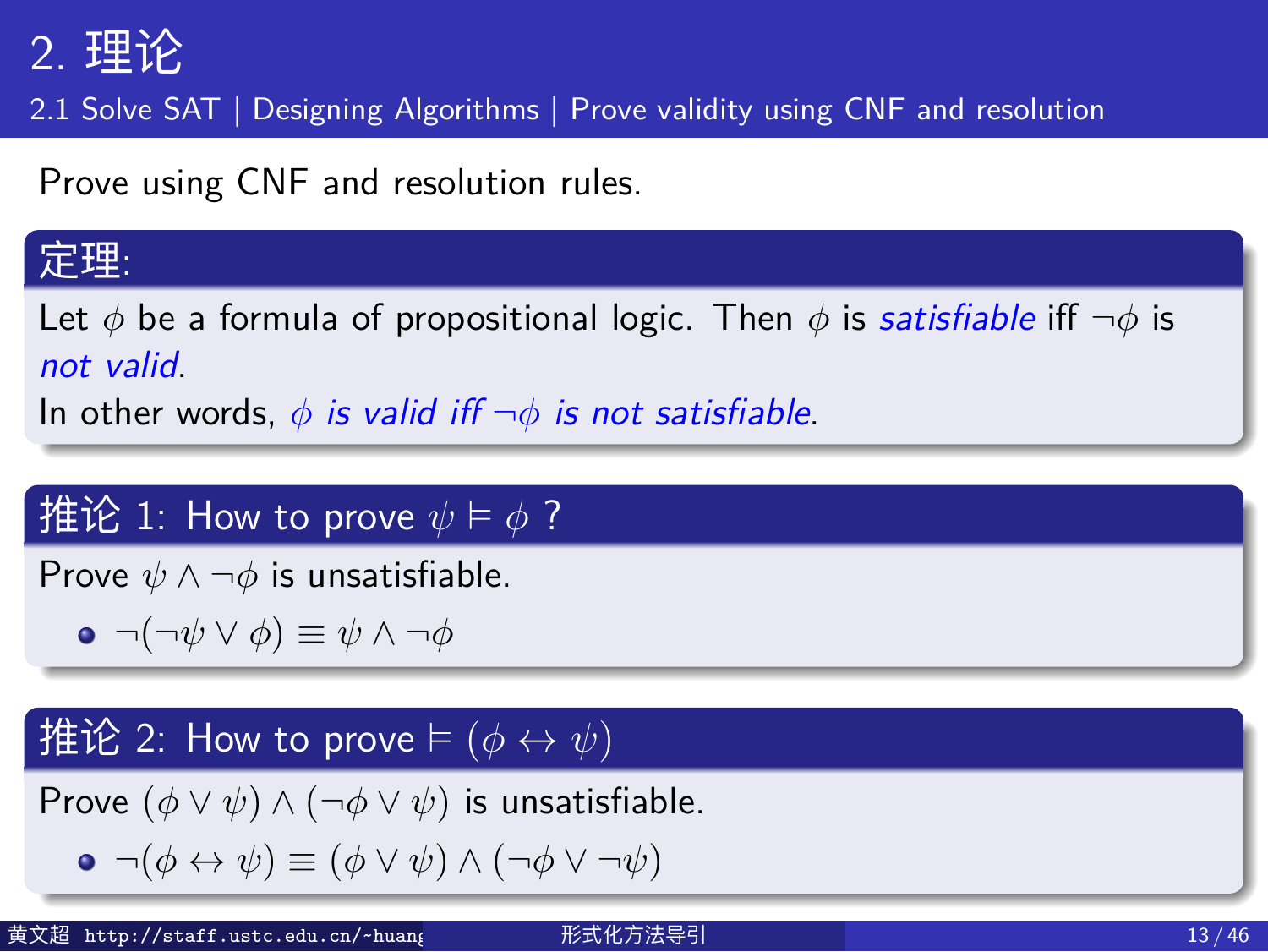2.1 Solve SAT | Designing Algorithms | Example: Lewis Carroll Puzzles

Example: A Lewis Carroll Puzzle

- **4** Good-natured tenured professors are dynamic
- **2** Grumpy student advisors play slot machines
- <sup>3</sup> Smokers wearing a cap are phlegmatic
- **4** Comical student advisors are professors
- **5** Smoking untenured members are nervous
- <sup>6</sup> Phlegmatic tenured members wearing caps are comical
- **3** Student advisors who are not stock market players are scholars
- <sup>8</sup> Relaxed student advisors are creative
- **9** Creative scholars who do not play slot machines wear caps
- <sup>4</sup> Nervous smokers play slot machines
- **4** Student advisors who play slot machines do not smoke
- <sup>2</sup> Creative good-natured stock market players wear caps

Then we have to prove that no student advisor is smoking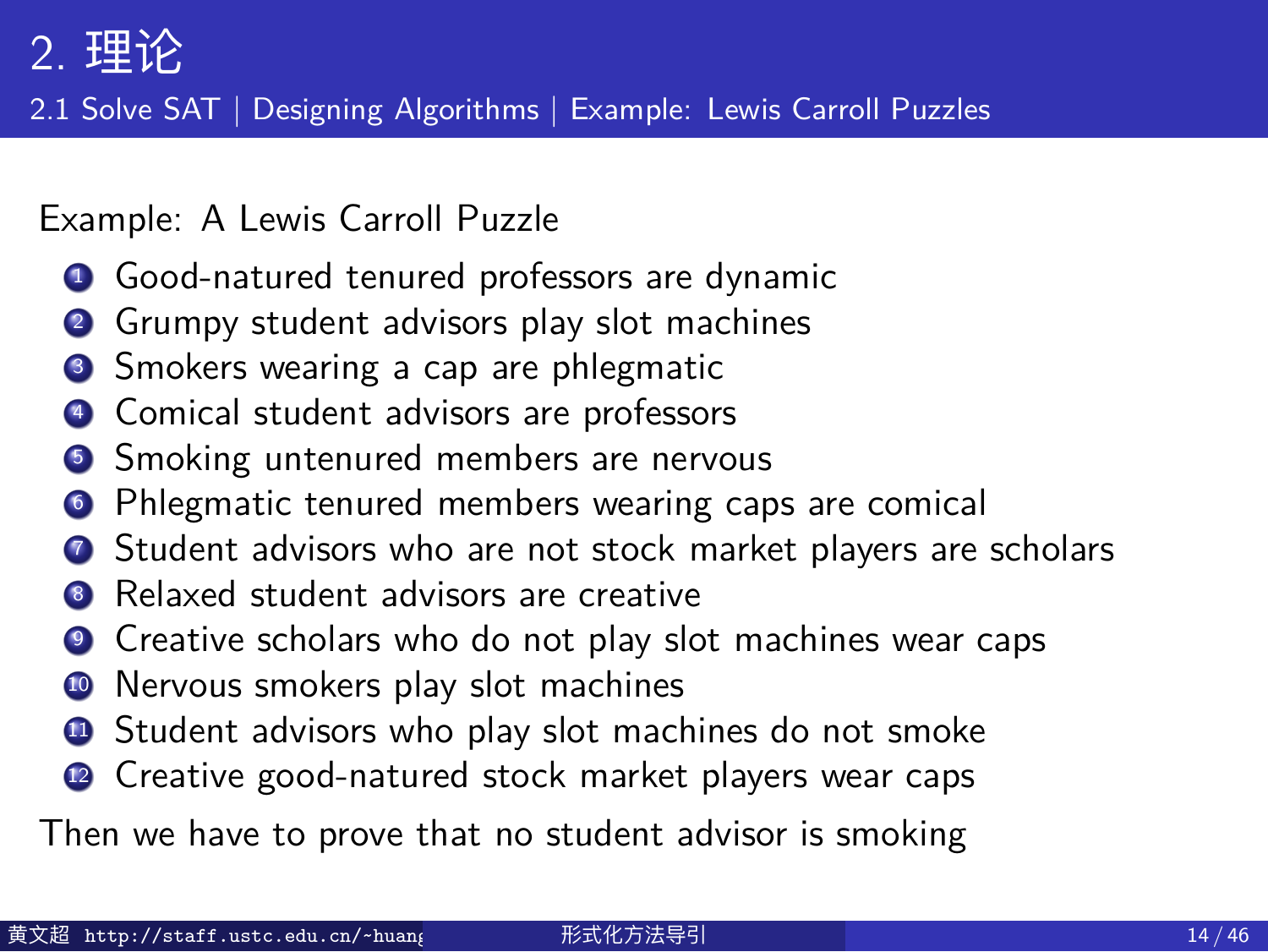# 2022-02-20形式化方法导引 2. 理论



Lewis Carroll may have exaggerated a little, as math professors often do about the utility of their subject. Carroll is best known for his nonsensical books, including the infamous "Alice in Wonderland", written for children of ages five to ninety; but his main line of work was as a professor of mathematics at Oxford University in England. He studied logic as a vocation, and he played with logic in his writings. His stories of little girls and strange creatures are filled with bad puns and other plays with words, absurd implications, contradictions, and numerous and various offenses to common sense. It is as though he were writing his silly stories as much to amuse himself as to entertain his audiences.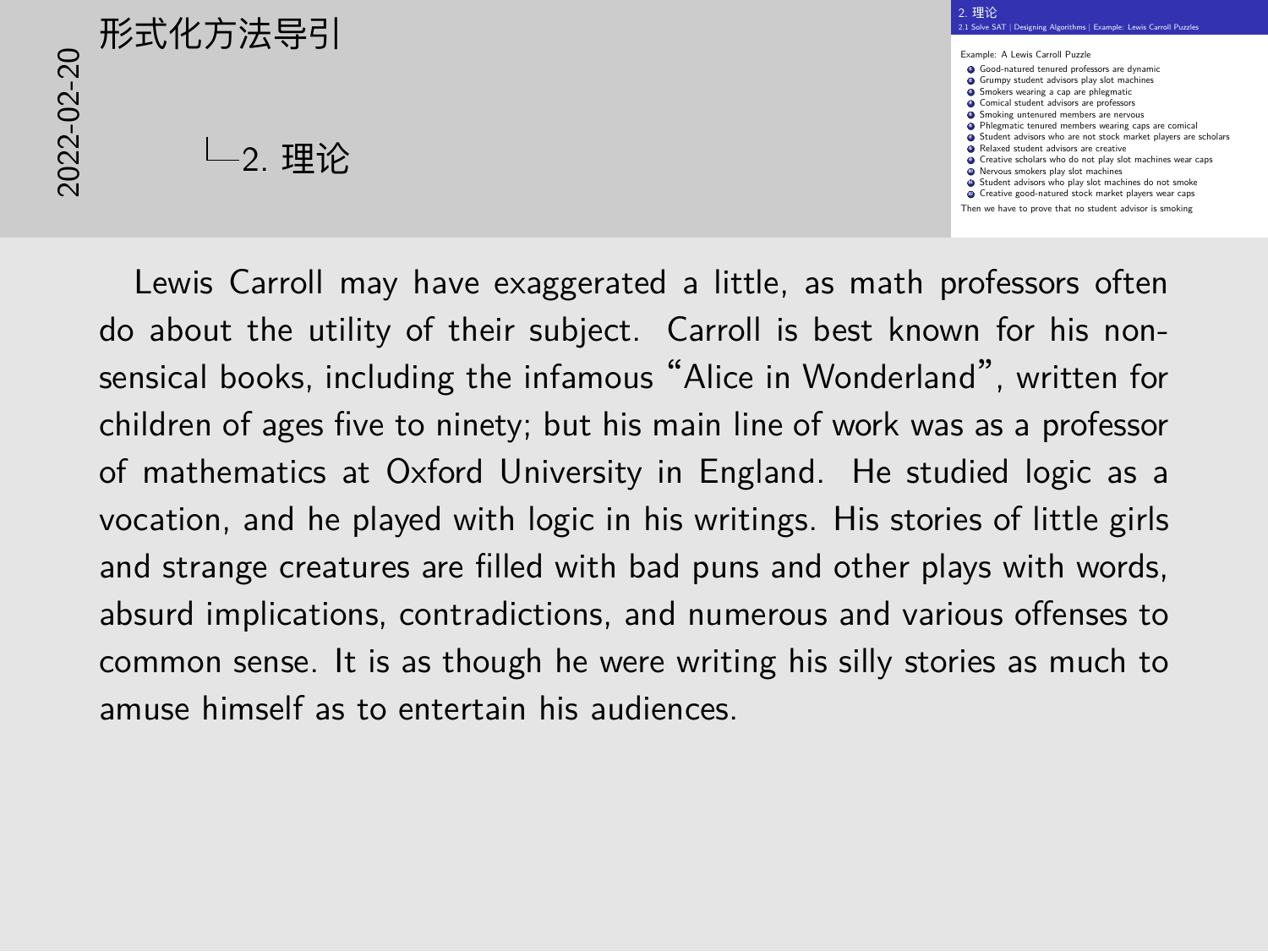2<br>2022<br>2022<br>2022<br>2022<br>2022<br>2022<br>2022 2. 理论



As a teacher of logic and a lover of nonsense, Carroll designed entertaining puzzles to train people in systematic reasoning. In these puzzles he strings together a list of implications, purposefully inane so that the reader is not influenced by any preconceived opinions. The job of the reader is to use all the listed implications to arrive at an inescapable conclusion.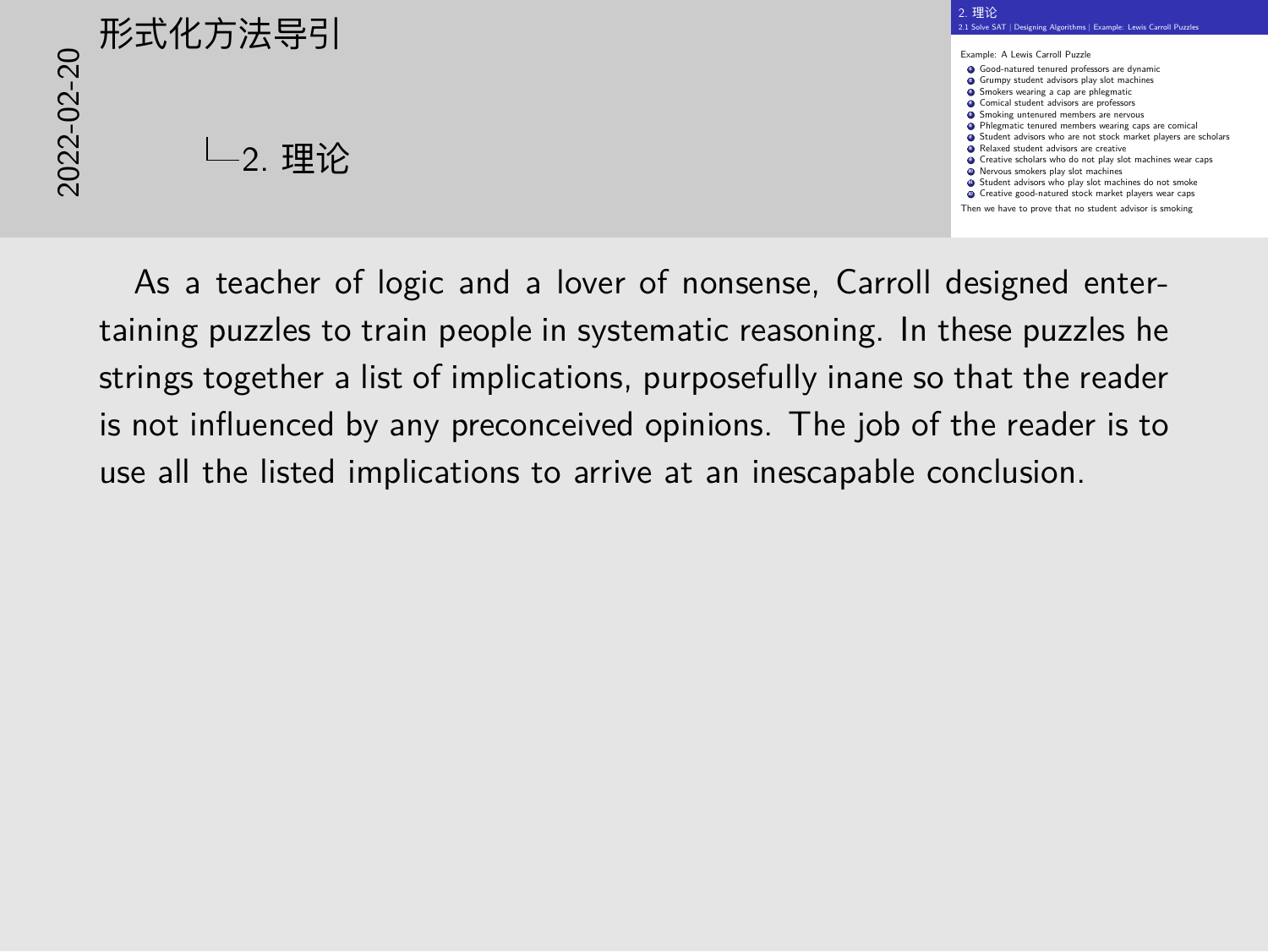2.1 Solve SAT | Designing Algorithms | Example: Lewis Carroll Puzzles

Example:

1. Good-natured tenured

 $(A \land B \land C) \to D \equiv$ 

professors are dynamic

The first step is giving names to every notion to be formalized

| name             | meaning                             | opposite   |                                                 |
|------------------|-------------------------------------|------------|-------------------------------------------------|
| $\overline{A}$   | good-natured                        | grumpy     |                                                 |
| B                | tenured                             |            | $\neg A \vee \neg B \vee \neg C \vee D$         |
| $\,C$            | professor                           |            | $\bullet \neg A \lor \neg B \lor \neg C \lor D$ |
| D                | dynamic                             | phlegmatic |                                                 |
| E                | wearing a cap                       |            | $A \vee \neg M \vee L$                          |
| $\boldsymbol{F}$ | smoke                               |            | $\bullet \neg F \vee \neg E \vee \neg D$        |
| G                | comical                             |            | $\lnot G \vee \lnot M \vee C$                   |
| H                | relaxed                             | nervous    | $\bullet \neg F \vee B \vee \neg H$             |
|                  | play stock market                   |            |                                                 |
|                  | ccholor                             |            | $\bullet$ $D \vee \neg B \vee \neg E \vee G$    |
|                  | 黄文超 http://staff.ustc.edu.cn/~huang | 形式化方法导引    | 15/46                                           |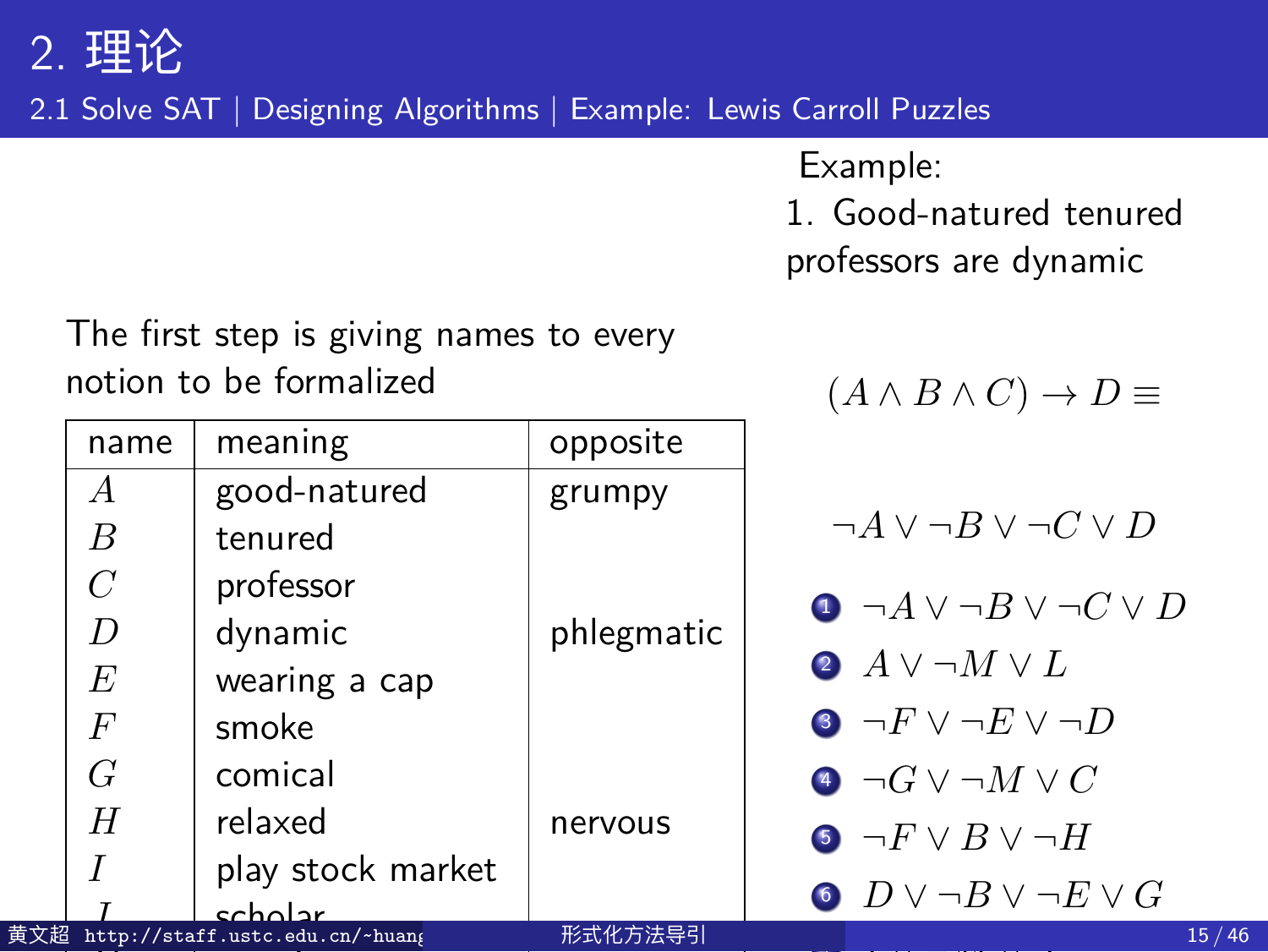2.1 Solve SAT | Designing Algorithms | Example: Lewis Carroll Puzzles

So we have to prove that assuming properties 1 to 12, we can conclude *¬*(*M ∧ F*) stating that no student advisor is smoking. So we have to prove that

1 *∧* 2 *∧* 3 *∧* 4 *∧* 5 *∧* 6 *∧* 7 *∧* 8 *∧* 9 *∧* 10 *∧* 11 *∧* 12 *∧ M ∧ F*

### is *unsatisfiable*.

回顾:定义: Literal (e.g., unit clause)

A *literal*  $L$  is either an atom  $p$  or the negation of an atom  $\neg p$ .

Method: *Unit resolution* on *M* and *F*: *remove ¬M and ¬F everywhere*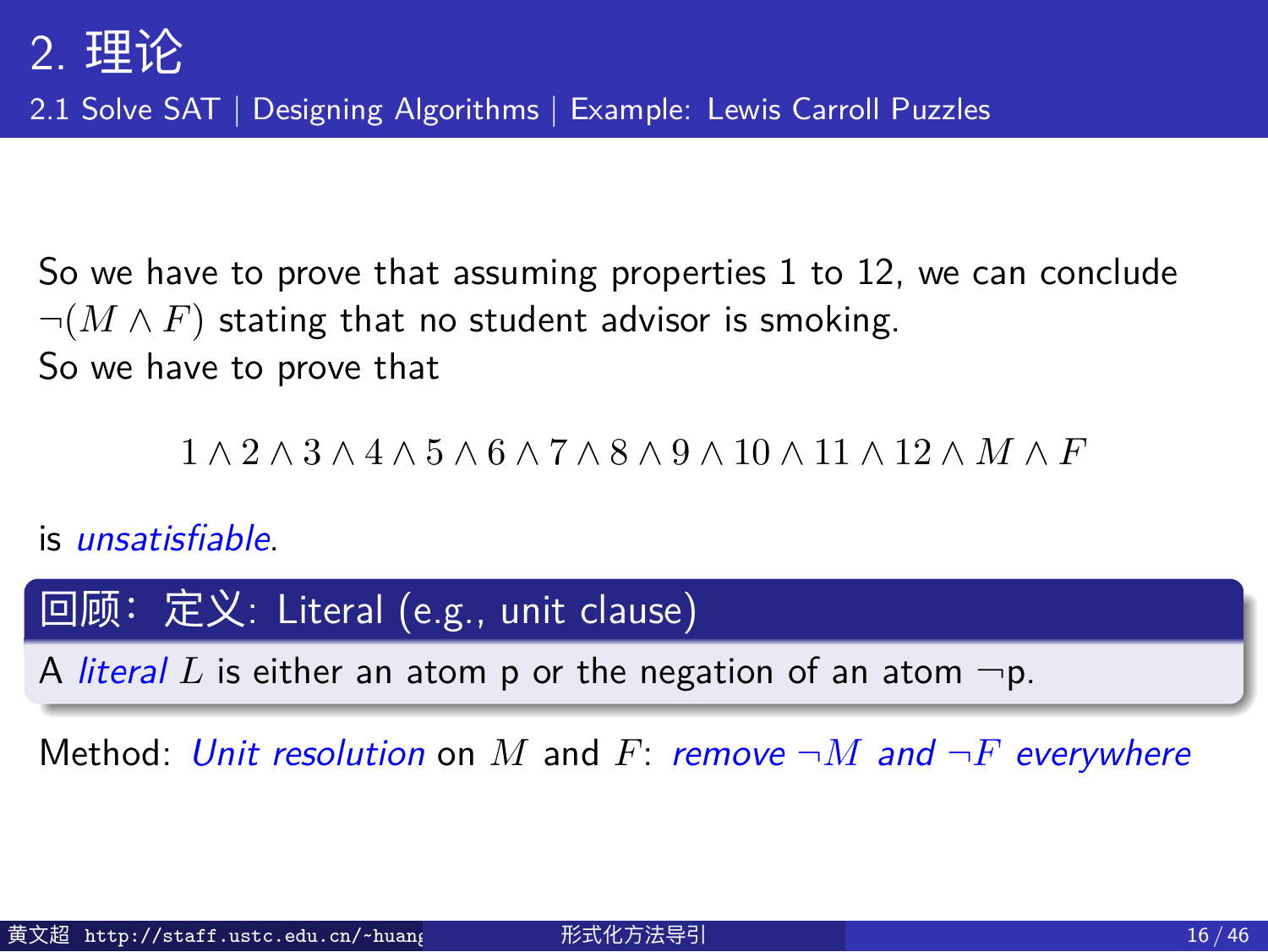2.1 Solve SAT | Designing Algorithms | Example: Lewis Carroll Puzzles

Method: Unit resolution on M and F: remove  $\neg M$  and  $\neg F$  everywhere

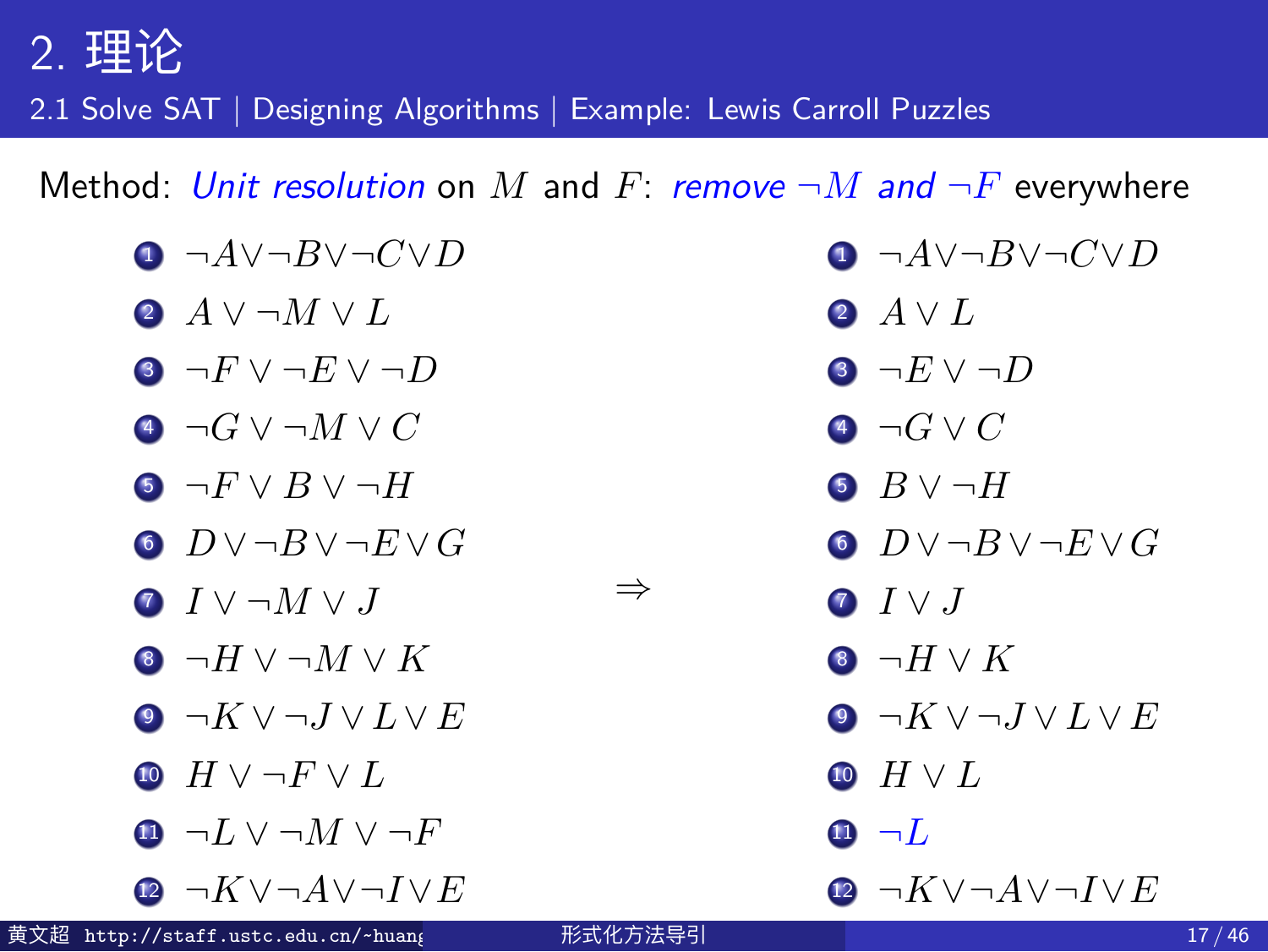2.1 Solve SAT | Designing Algorithms | Example: Lewis Carroll Puzzles

Method: *Unit resolution* on *¬L*: *remove L everywhere*

| $\bullet \neg A \lor \neg B \lor \neg C \lor D$ |              | $\bullet \neg A \lor \neg B \lor \neg C \lor D$ |
|-------------------------------------------------|--------------|-------------------------------------------------|
| $\bullet$ A                                     |              | 2 $A \vee L$                                    |
|                                                 |              | 3 $\neg E \vee \neg D$                          |
| 3 $\neg E \vee \neg D$                          |              | 4 $\neg G \vee C$                               |
| $\lnot G \vee C$                                |              | $\bullet$ $B \vee \neg H$                       |
| $B \vee \neg H$                                 | $\Leftarrow$ | $\bullet$ $D \vee \neg B \vee \neg E \vee G$    |
| $O$ $D \vee \neg B \vee \neg E \vee G$          |              | $\bullet$ $I \vee J$                            |
| $\bullet$ $I \vee J$                            |              | $\bullet \neg H \vee K$                         |
| $\bullet \neg H \vee K$                         |              | $\bullet \neg K \vee \neg J \vee L \vee E$      |
| $\bullet \neg K \vee \neg J \vee E$             |              | $\bullet$ $H \vee L$                            |
| $10$ H                                          |              | $\mathbf{0}$ $\neg L$                           |
| $\bullet \neg K \vee \neg A \vee \neg I \vee E$ |              | $\bullet \neg K \vee \neg A \vee \neg I \vee E$ |
| 黄文超 http://staff.ustc.edu.cn/~huang             | 形式化方法导引      | 18/46                                           |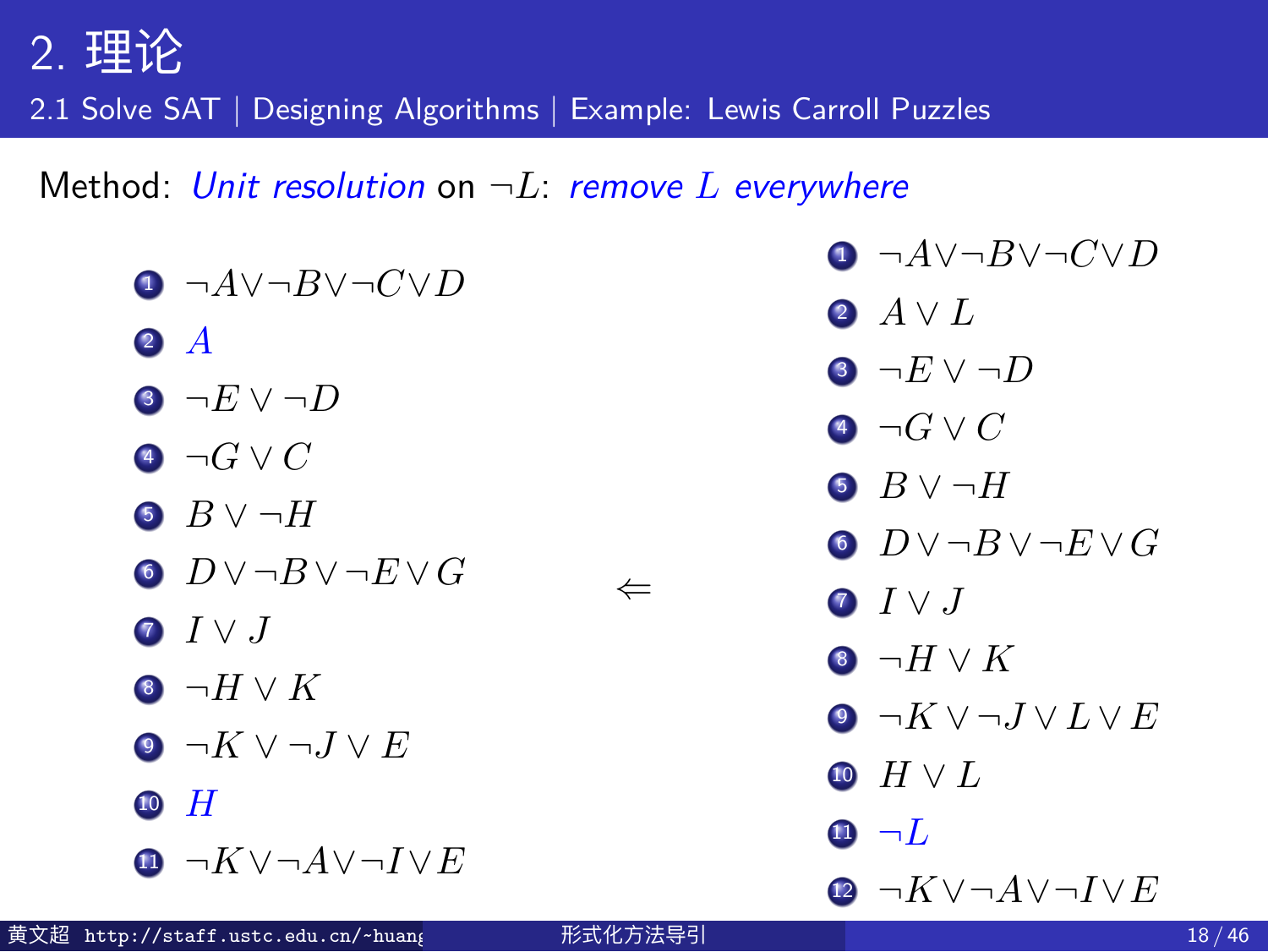2.1 Solve SAT | Designing Algorithms | Example: Lewis Carroll Puzzles

Method: *Unit resolution* on *A* and *H*: *remove ¬A and ¬H everywhere*

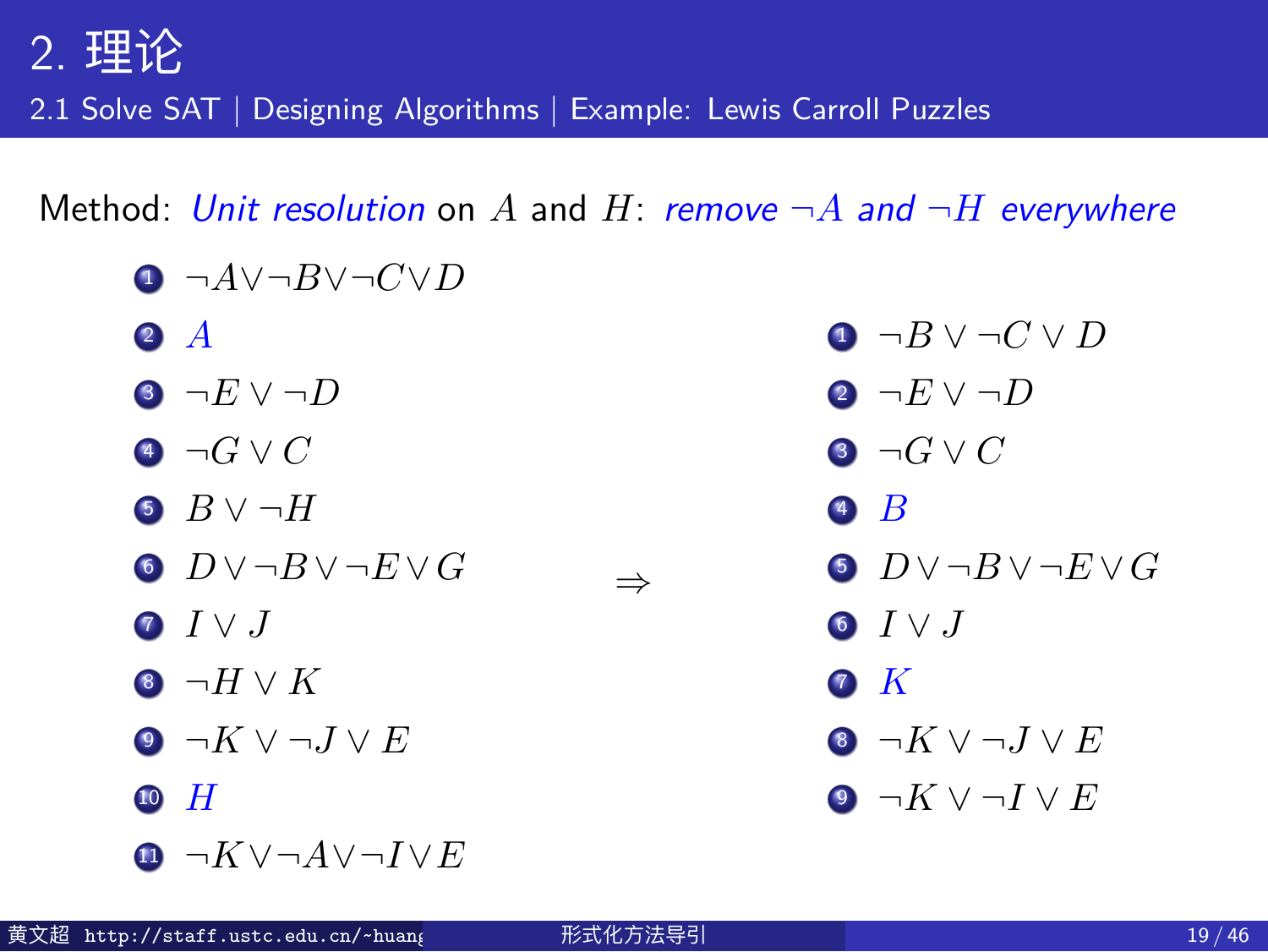2.1 Solve SAT | Designing Algorithms | Example: Lewis Carroll Puzzles

Method: *Unit resolution* on *K* and *B*: *remove ¬K and ¬B everywhere*

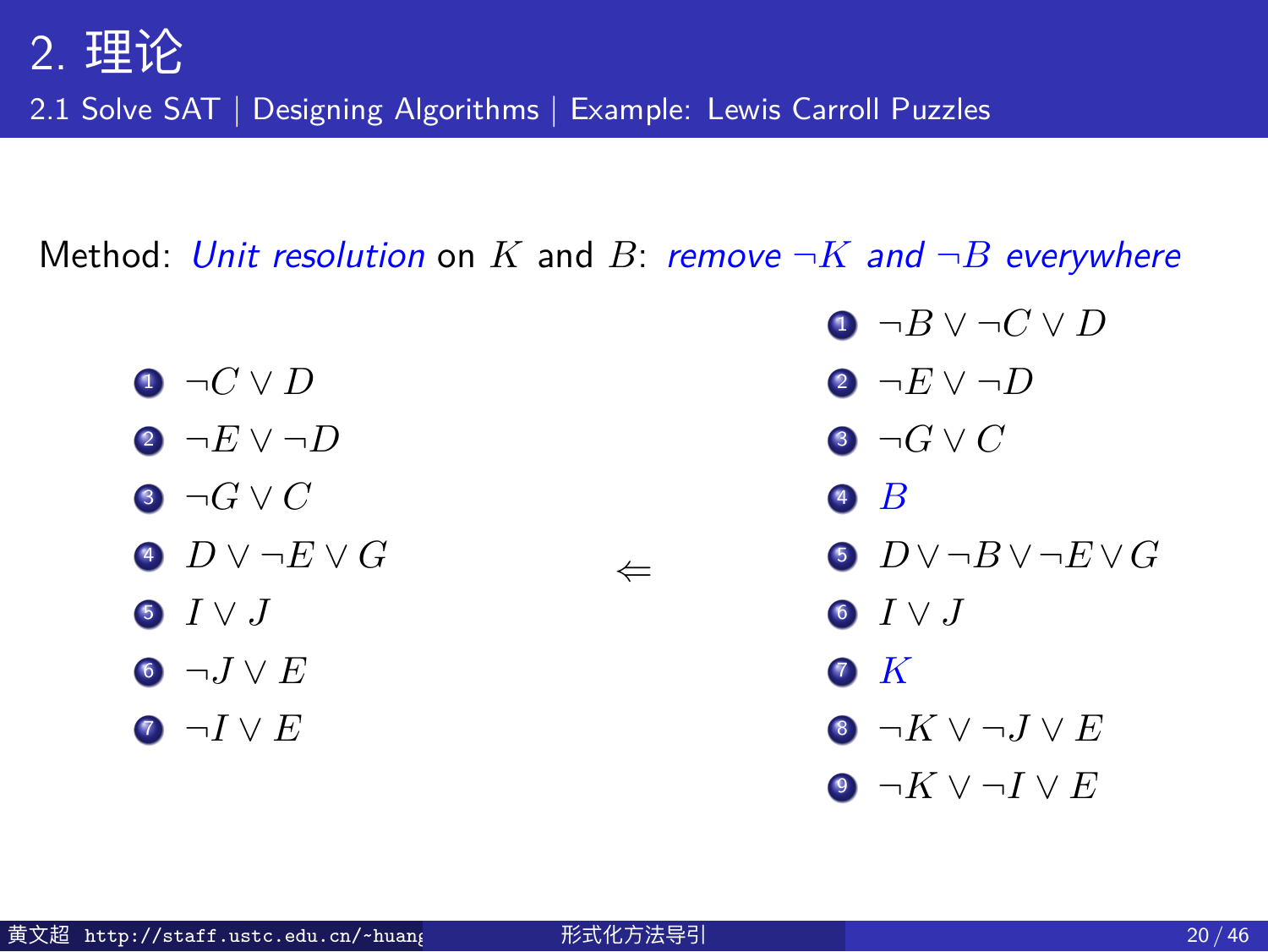2.1 Solve SAT | Designing Algorithms | Example: Lewis Carroll Puzzles

- $\bullet \neg C \lor D$
- *¬E ∨ ¬D*
- *¬G ∨ C*
- *D ∨ ¬E ∨ G*
- *I ∨ J*
- *¬J ∨ E*
- *¬I ∨ E*

### Normal Resolution

- *J ∨ E* (5*,* 7*, I*)
- *E* (6*,* 8*, J*)

### *Unit resolution* on *E*:

- *¬C ∨ D ¬D*
- *¬G ∨ C*
- *D ∨ G*

*⇒*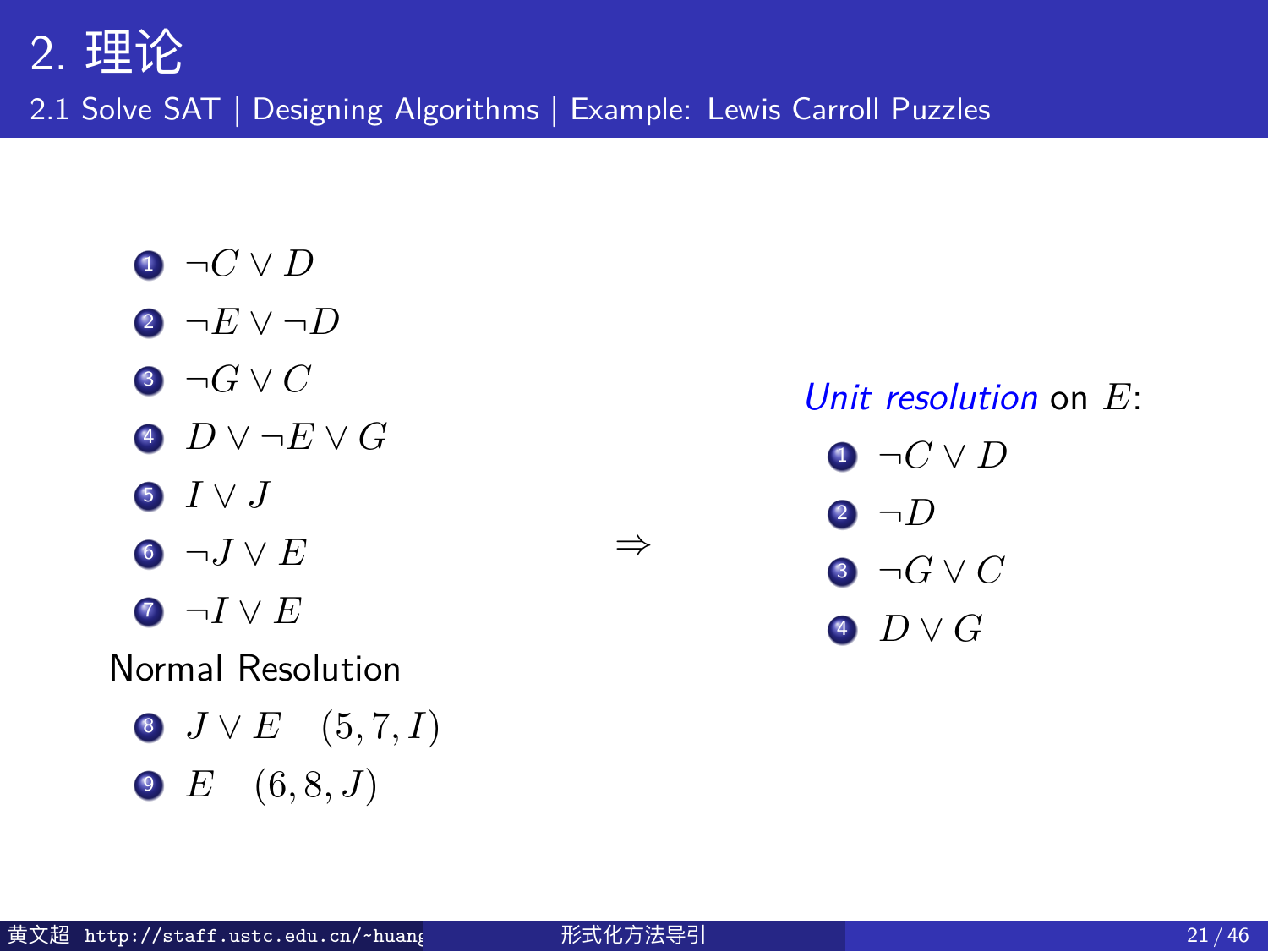2.1 Solve SAT | Designing Algorithms | Example: Lewis Carroll Puzzles

#### *Unit resolution* on *¬D*:

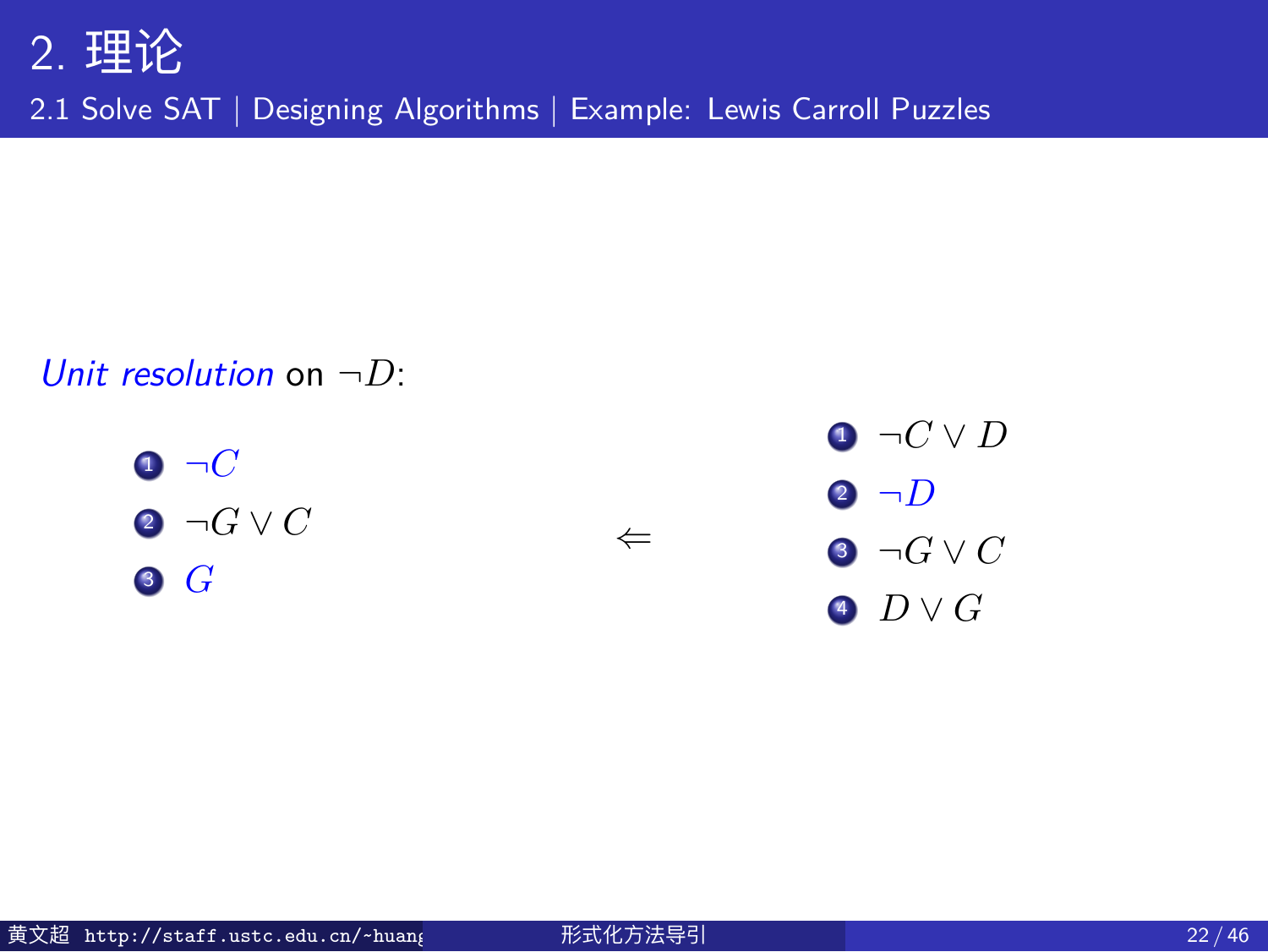2.1 Solve SAT | Designing Algorithms | Example: Lewis Carroll Puzzles



Result: *unsatisfiable*, i.e., it is proved that no student advisor is smoking. Conclusion: apply *unit resolution* as long as possible. 下一个问题: 如果不能使用 unit resolution, 如何设计算法?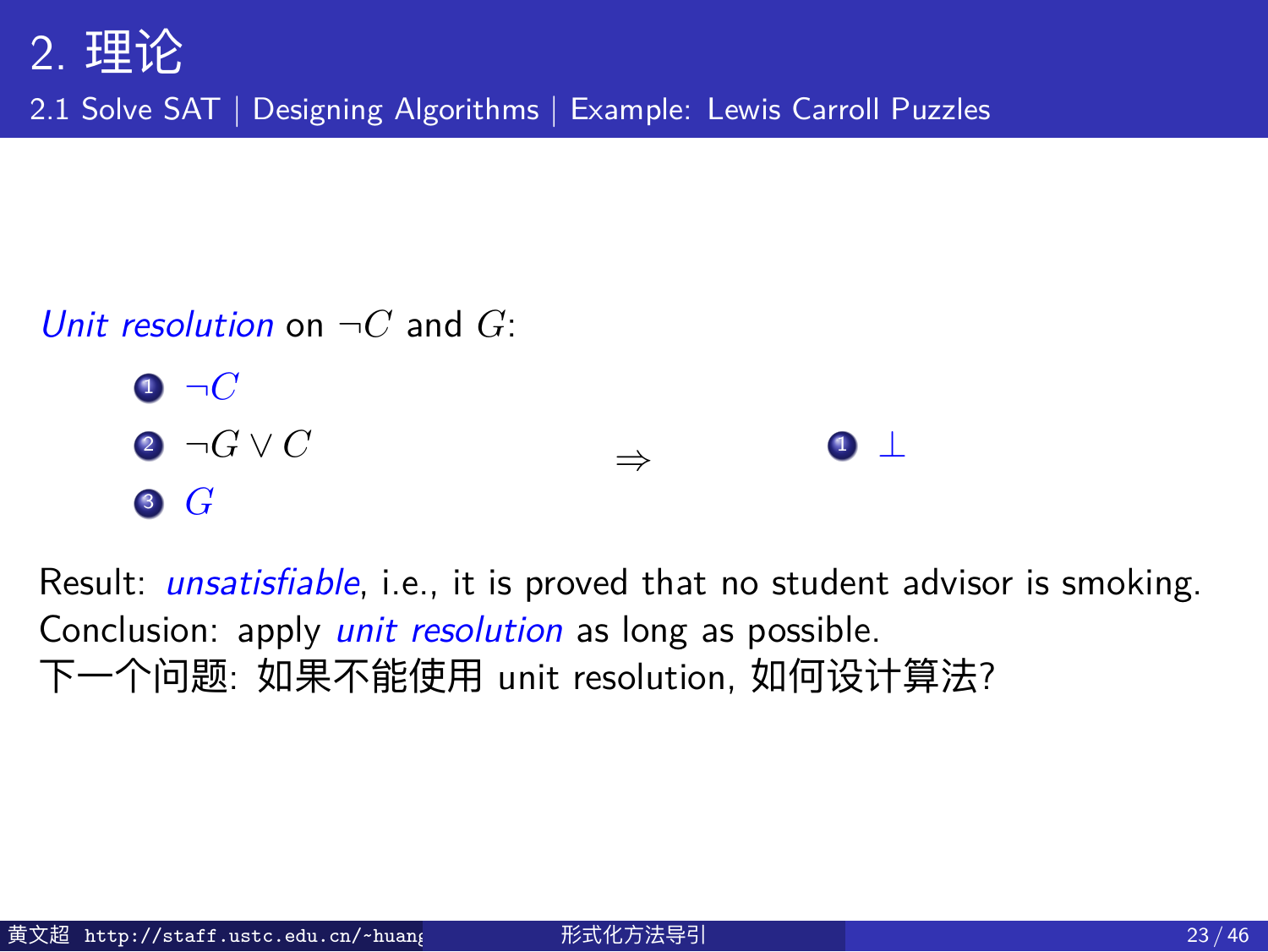2.1 Solve SAT | Designing Algorithms | DPLL Algorithm

A classical algorithm: *DPLL*

After more than *50 years* the DPLL procedure still forms the basis for most efficient complete SAT solvers.

Idea of DPLL:

- First apply unit resolution as long as possible
- If you cannot proceed by unit resolution or trivial observations
	- choose a variable *p*
	- introduce the cases  $p$  and  $\neg p$
	- and for both cases go on recursively.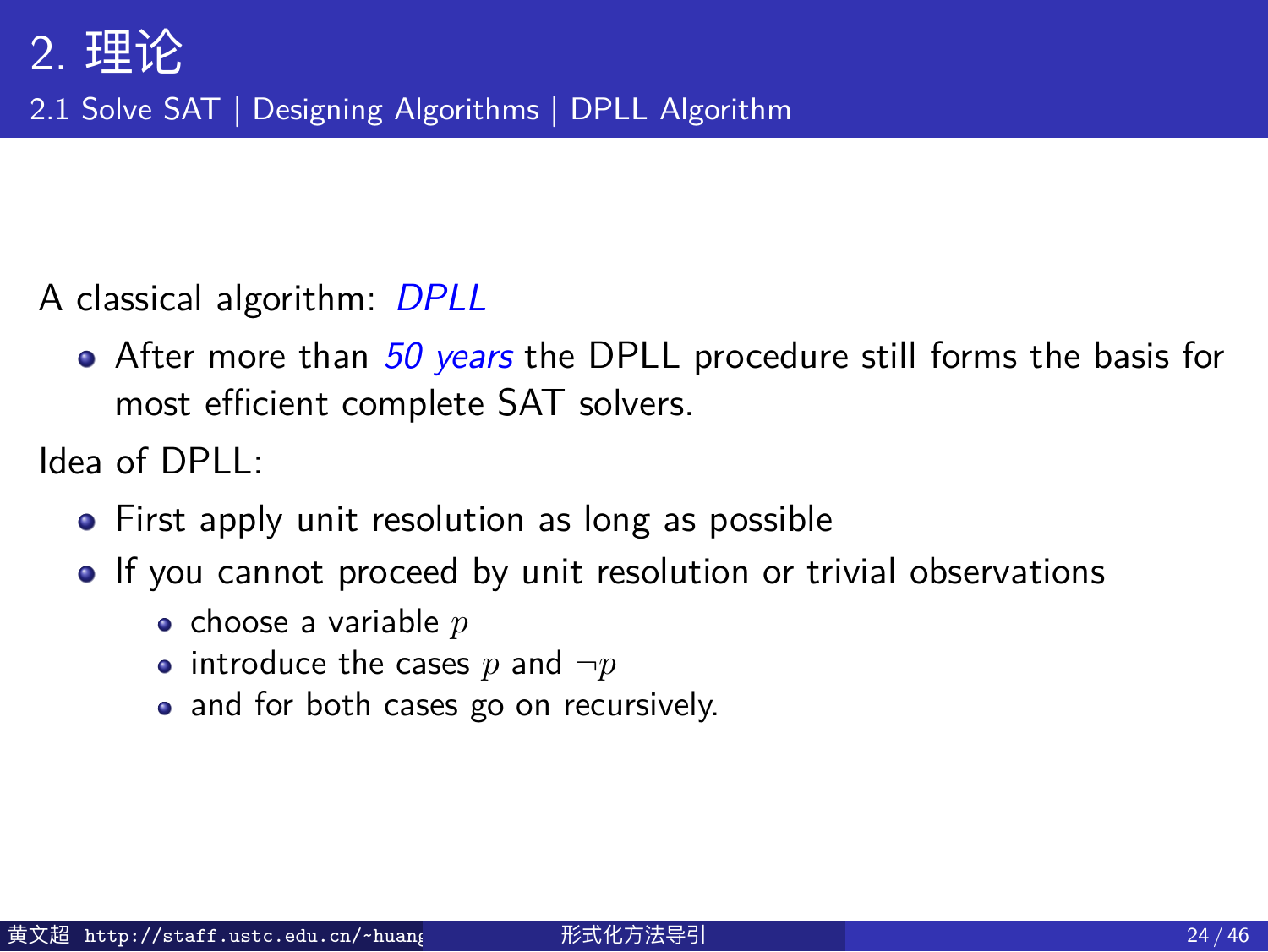# 2022-02-20形式化方法导引 2. 理论

A classical algorithm: *DPLL* After more than *50 years* the DPLL procedure still forms the basis for most efficient complete SAT solvers. **I** After more than 50 years the DPLL procedure st<br>
Idea of DPLL:<br> **Idea of DPLL:**<br> **IDEA I** First apply unit resolution as long as possible or or ca:<br>First apply unit resolution as long as possible<br>If you cannot proceed by unit resolution or trivial observations *x*<br>introduce a variable *p*<br>choose a variable *p*<br>introduce the cases *p* and *¬p*<br>and for both cases go on recursively.

2. 理论 2.1 Solve SAT | Designing Algorithms | DPLL Algorithm

DPLL(Davis-Putnam-Logemann-Loveland)算法,是一种完备的、以 回溯为基础的算法,用于解决在合取范式(CNF)中命题逻辑的布尔可 满足性问题;也就是解决 CNF-SAT 问题。

它在 1962 年由马丁·戴维斯、希拉里·普特南、乔治·洛吉曼和多纳·洛 夫兰德共同提出,作为早期戴维斯-普特南算法的一种改进。戴维斯-普 特南算法是戴维斯与普特南在 1960 年发展的一种算法。

DPLL 是一种高效的程序,并且经过 40 多年还是最有效的 SAT 解法, 以及很多一阶逻辑的自动定理证明的基础。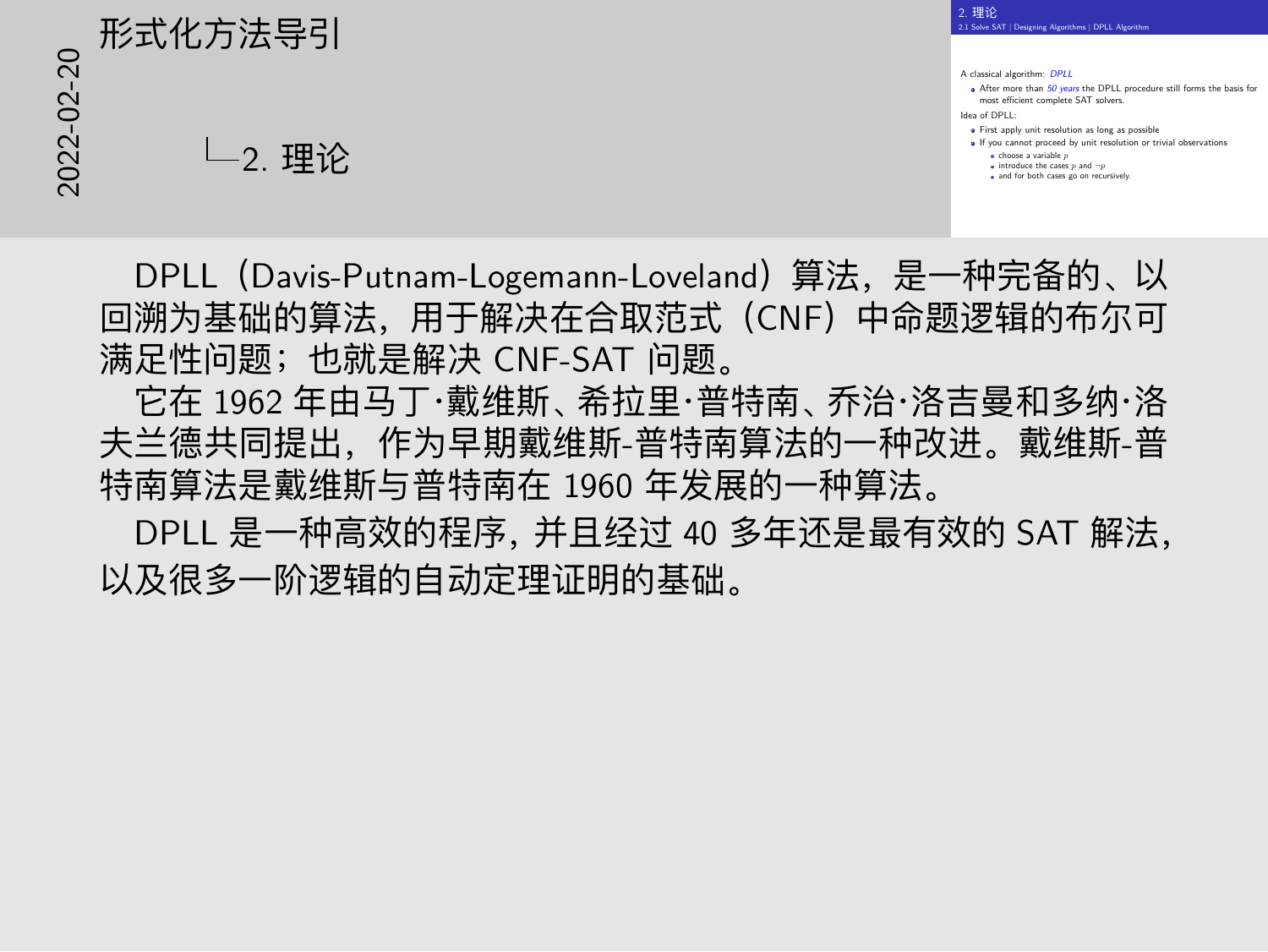2.1 Solve SAT | Designing Algorithms | DPLL Algorithm

### $\Big(\widehat{\mathbf{g}}$ 法: Unit Resolution unit-resol $(X)$

Input *X*: a set of clauses.

Algorithm: as long as a clause occurs in *X* consisting of one literal *l* (a unit clause):

- $\bullet$  remove  $\neg l$  from all clauses in  $X$  containing  $\neg l$ 
	- i.e., unit resolution
- remove all clauses containing *l*
	- i.e., remove redundant clauses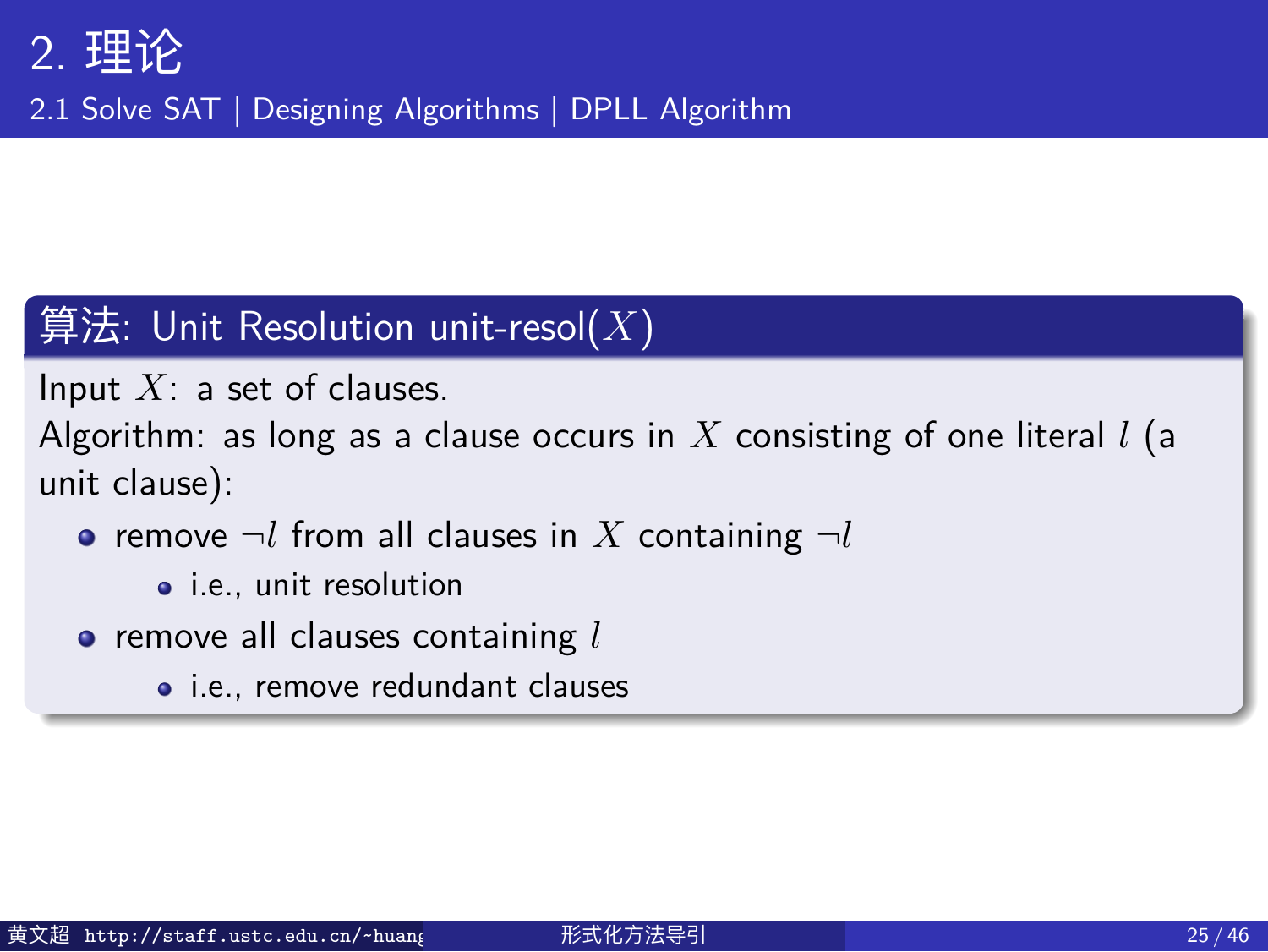2.1 Solve SAT | Designing Algorithms | DPLL Algorithm

## 算法思路: DPLL(X)

- *X*:=unit-resol(X) if *⊥ ∈ X* then return(unsatisfiable) if  $X = \emptyset$  then return(satisfiable) if *⊥ ̸∈ X* then choose variable *p* in *X* DPLL(*X ∪ {p}*) DPLL(*X ∪ {¬p}*) return ?(见右)
- **•** Terminates since every recursive call decreases number of variables

 $DPLL(X \cup \{p\})$  and  $DPLL(X \cup \{\neg p\})$ 

- **If** 'satisfiable' is returned from either one, then all involved unit clauses yield a satisfying assignment
- Otherwise, it is a big case analysis yielding *⊥* for all cases, so unsat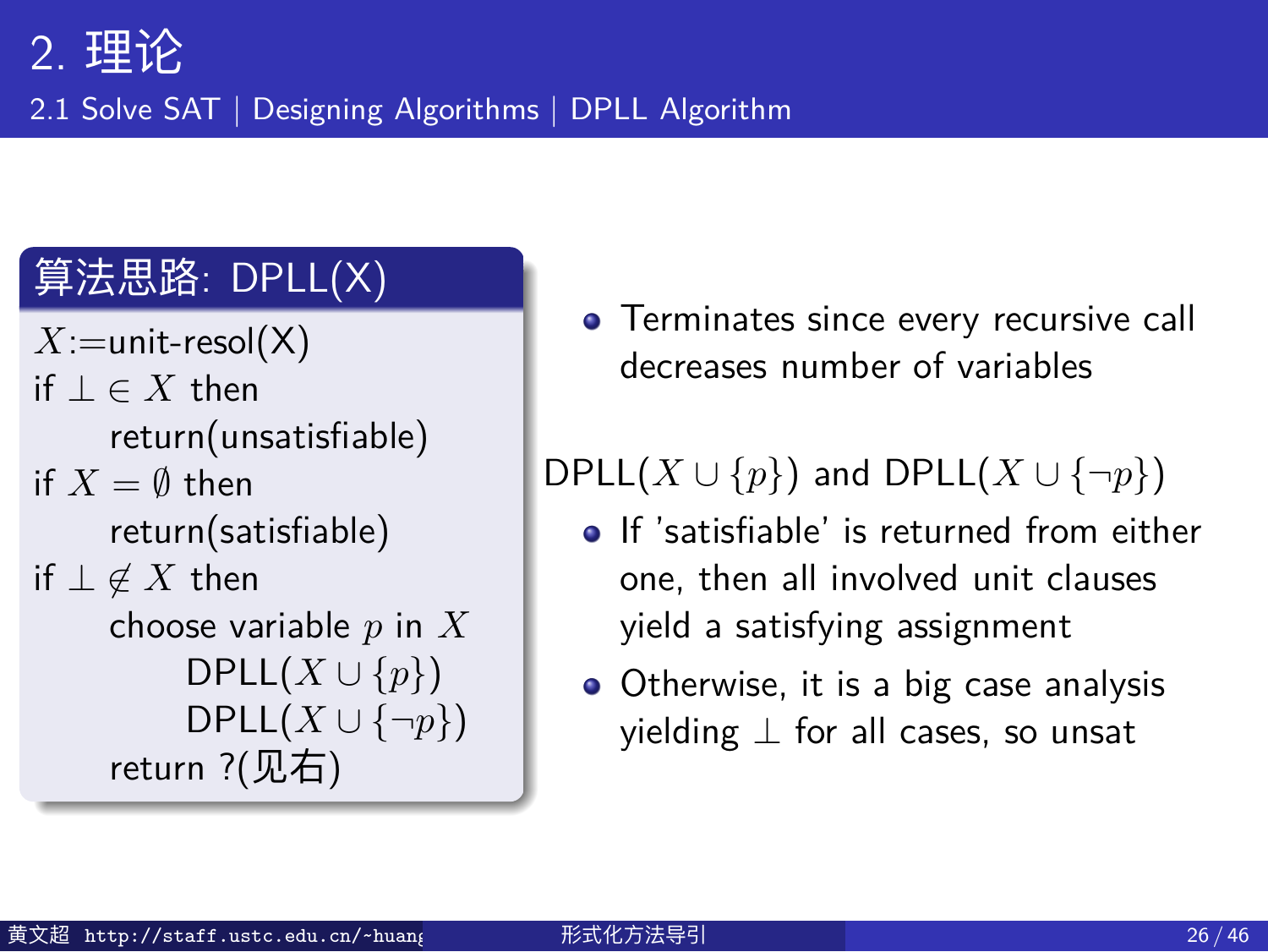2.1 Solve SAT | Designing Algorithms | DPLL Algorithm | Example

### 例 1

Consider the CNF consisting of the following nine clauses

*¬p ∨ ¬s p ∨ r ¬s ∨ t ¬p ∨ ¬r p ∨ s q ∨ s ¬q ∨ ¬t r ∨ t q ∨ ¬r*

No unit resolution possible: choose variable *p*

Add *p*, unit resolution:  $\neg s, \neg r$ *q* (use *¬s*), *t* (use *¬r*) *¬t* (use *q*) *⊥* Add *¬p*, unit resolution: *r, s q* (use *r*), *t* (use *s*) *¬t* (use *q*) *⊥*

Both branches yield *⊥*, so original CNF is unsatisfiable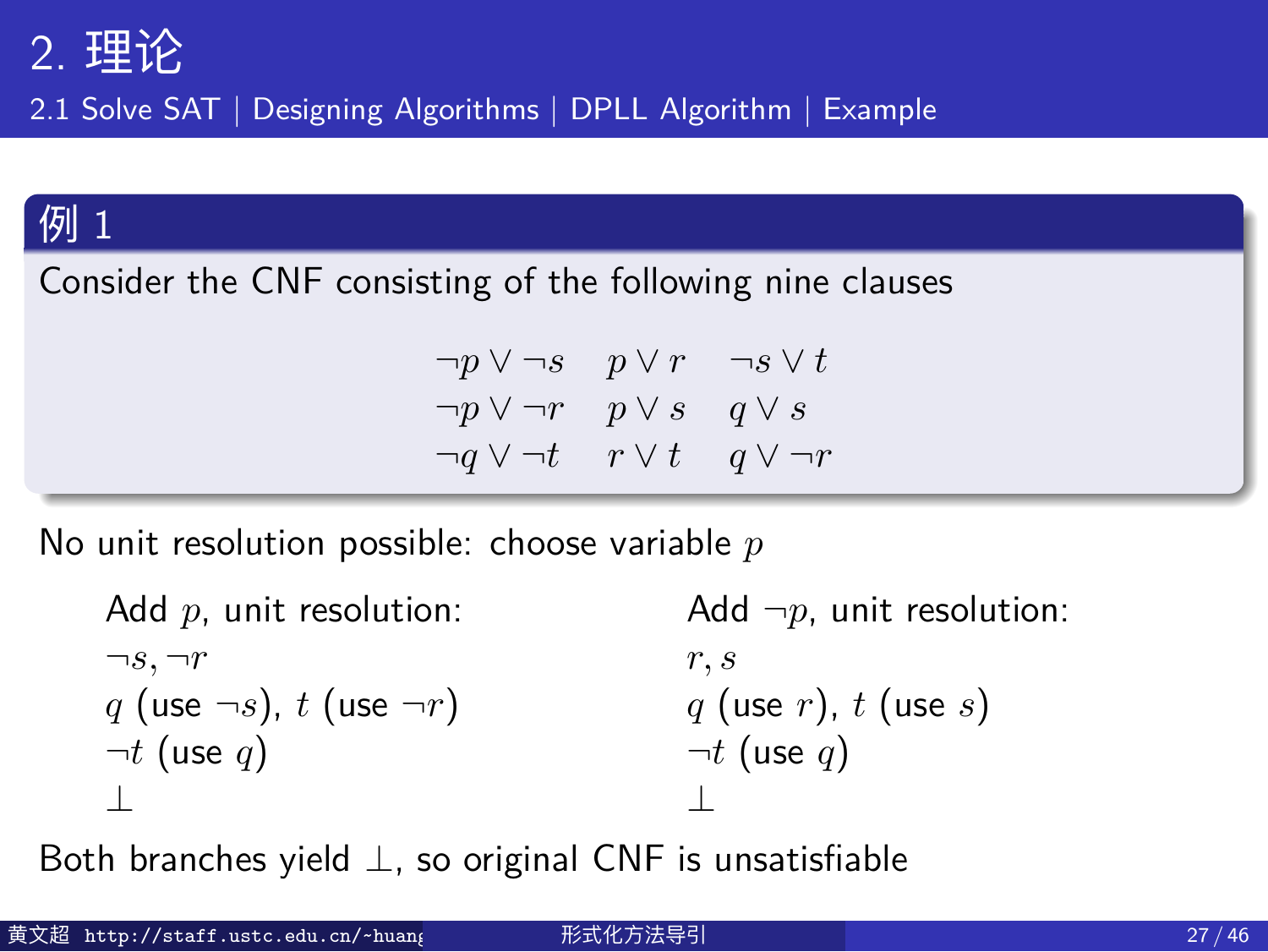2.1 Solve SAT | Designing Algorithms | DPLL Algorithm | Example

### 例 2

Consider the CNF consisting of the following eight clauses

*¬p ∨ ¬s p ∨ r ¬s ∨ t ¬p ∨ ¬r p ∨ s q ∨ s ¬q ∨ ¬t r ∨ t*

No unit resolution possible: choose variable *p*

Add *p*, unit resolution:  $\neg s, \neg r$ *q* (use *¬s*), *t* (use *¬r*) *¬t* (use *q*) *⊥* Add *¬p*, unit resolution: *r, s t* (use *s*) *¬q* (use *t*)

Yields satisfying assignment  $p = q = \mathbf{F}, r = s = t = \mathbf{T}$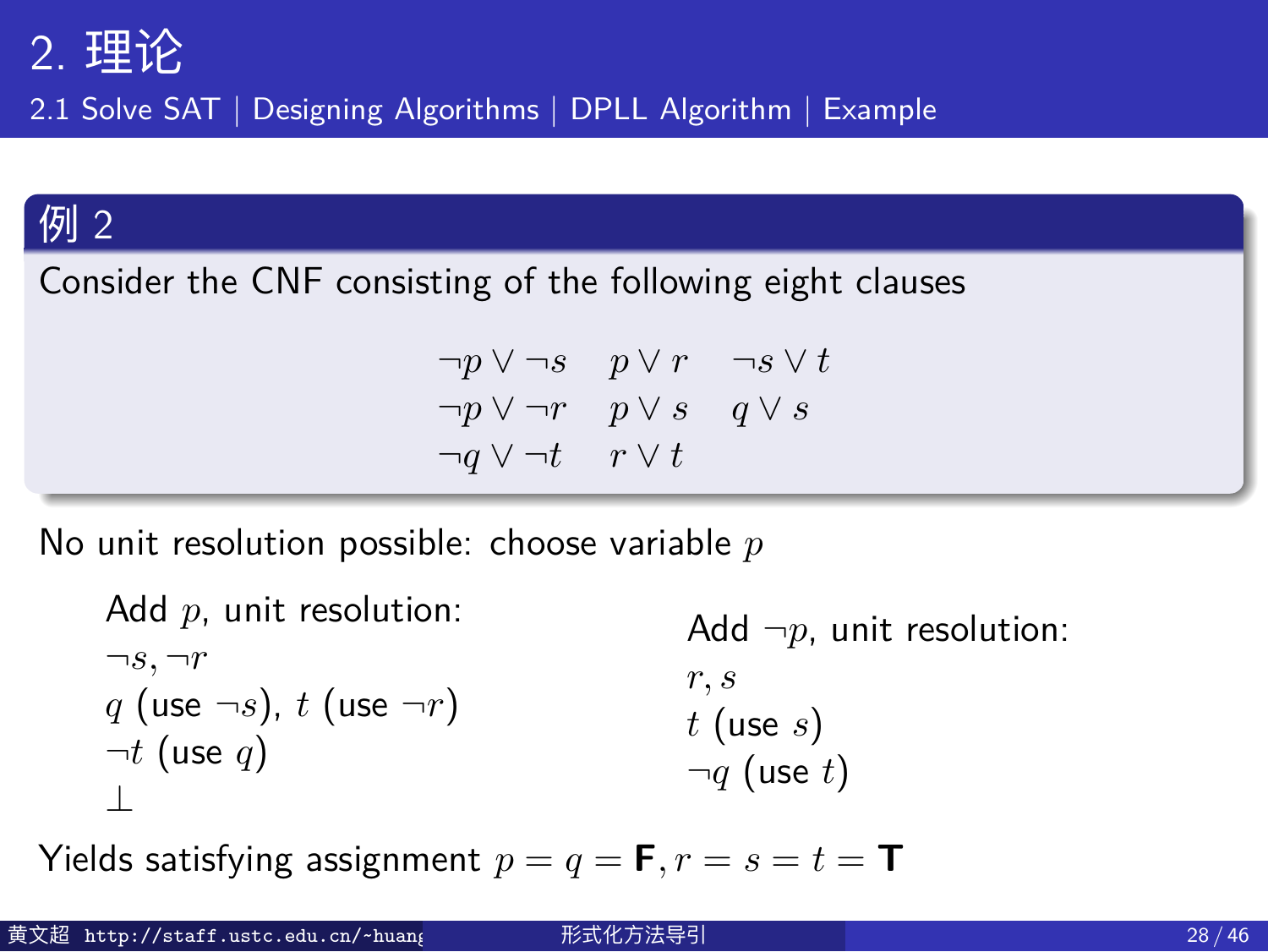2.1 Solve SAT | Designing Algorithms | DPLL Algorithm | Conclusion

Concluding:

- DPLL is a complete method (证明略) for satisfiability, based on unit resolution and case analysis
	- *Completeness*: If a CNF is unsatisfiable, then this can be derived by *only* applying the resolution rule
- Efficiency strongly depends on the choice of the variable
- Current SAT solvers follow this scheme, combined with good heuristics for variable choice and several optimizations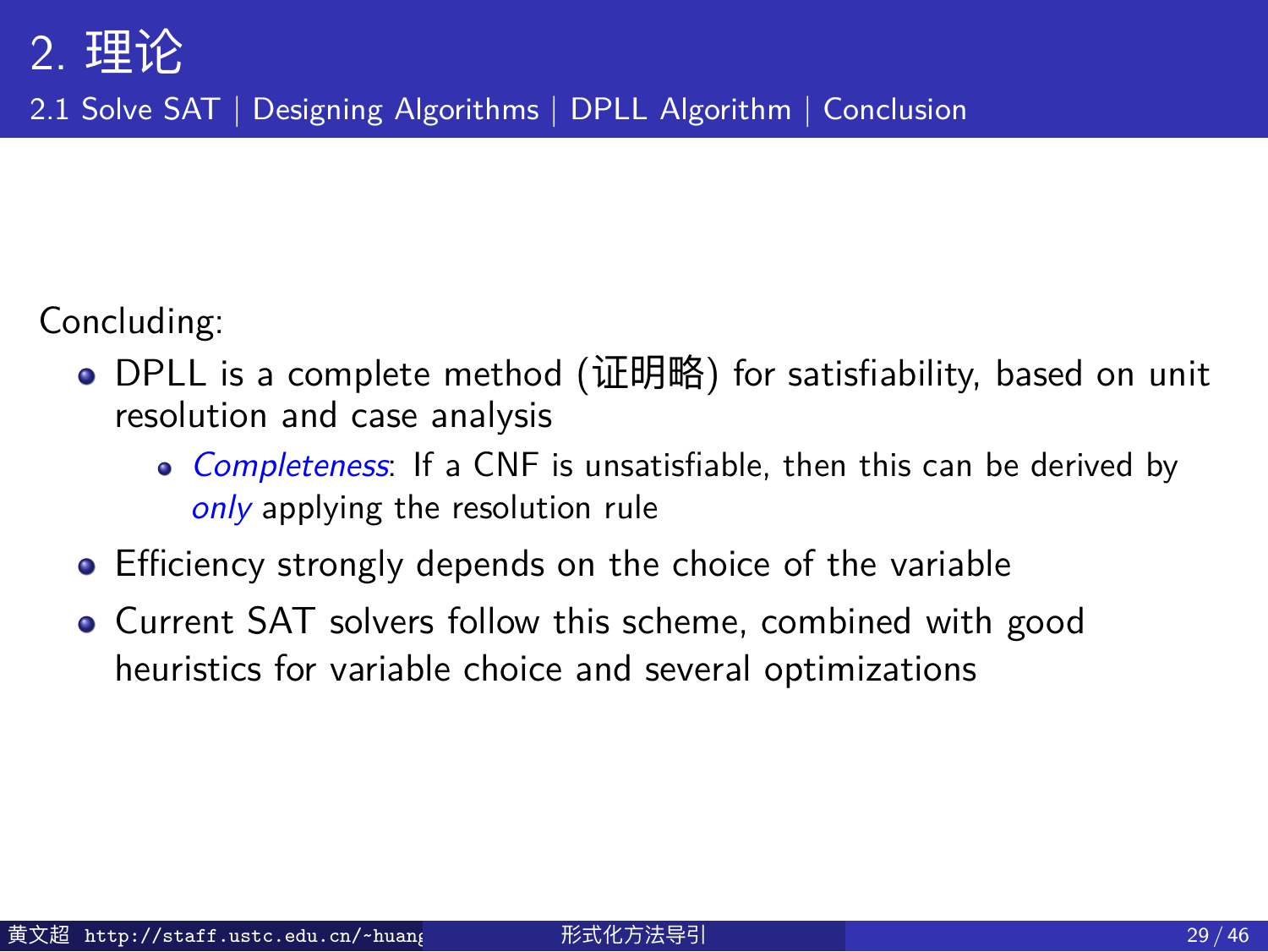2.1 Solve SAT | Designing Algorithms | CDCL Algorithm

*CDCL*: conflict driven clause learning

An efficient way to implement DPLL, extended by *optimizations*

## 算法思路: DPLL(X)

- *X*:=unit-resol(X) if *⊥ ∈ X* then return(unsatisfiable) if  $X = \emptyset$  then return(satisfiable) if *⊥ ̸∈ X* then *choose variable p* in *X* DPLL(*X ∪ {p}*) DPLL(*X ∪ {¬p}*) return ?(略)
- 问题 1: How to choose variable *p*? (稍等) 问题 2: *How is the computation cost?*
- A *naive* implementation
	- *cost*: make *copies* of the full CNF *X* at *every recursive call*

A *better* solution

- *backtracking* instead of recursive call
	- Keep *track* of *a list M* of literals that has been chosen and derived during the execution of DPLL
- *mimic*: unit-resol and case analysis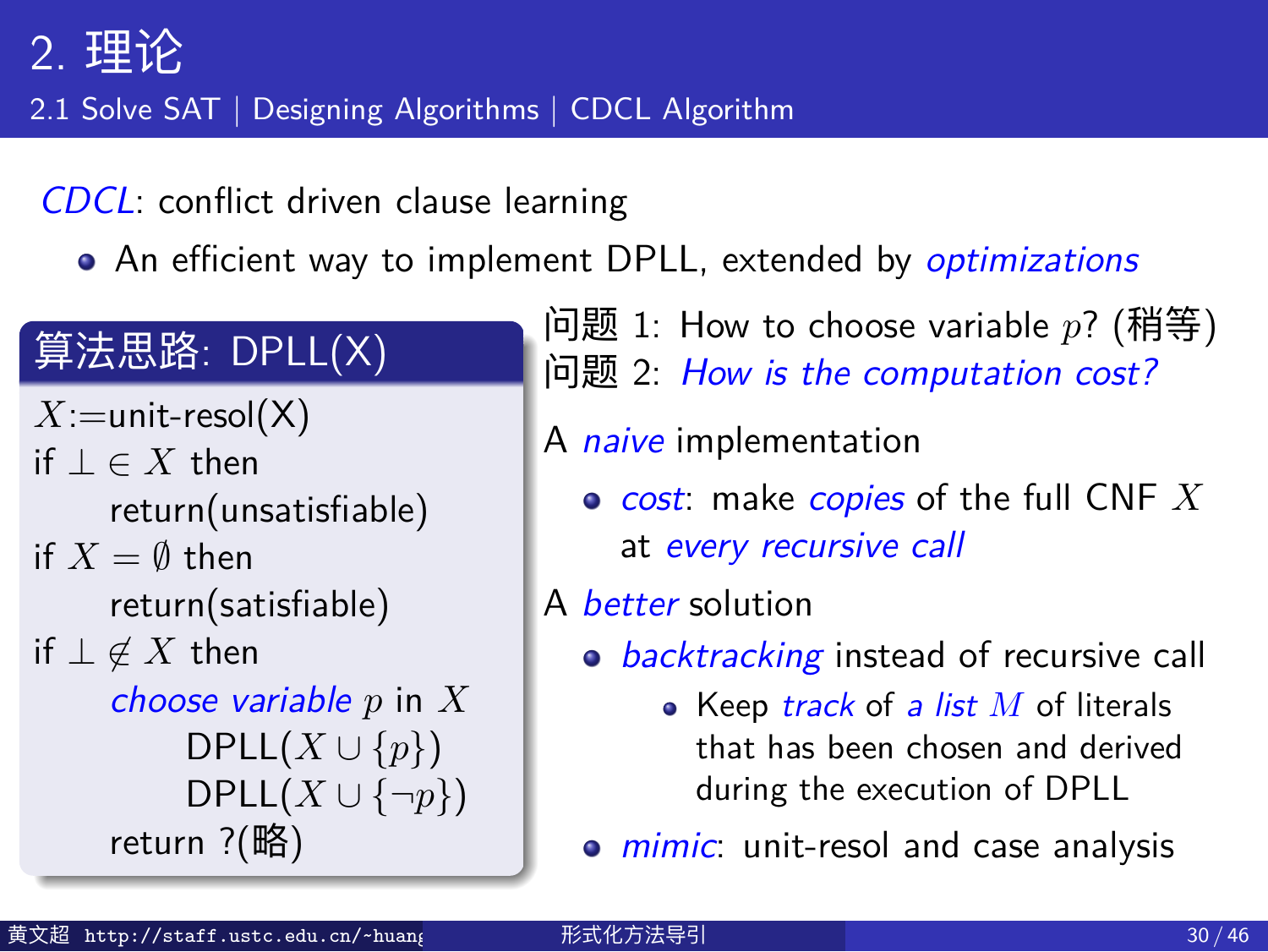2.1 Solve SAT | Designing Algorithms | CDCL Algorithm

### 思路:How to keep track of *M*?

*M* will be *extended* if

- a case analysis starts: **Decide** or
- a literal is derived by unit resolution: **UnitPropagate**

Part of *M* will be *removed* if

case analysis is continued after finding a contradiction: **Backtrack**

### $\sqrt{\mathbf{z}}$ 义: list  $M$  的相关定义

For a *literal l*, we write

- $M \models l$ , if *l* occurs in  $M$
- $M \models \neg C$  if  $\neg l$  occurs in  $M$  for every literal  $l$  in  $C$
- *l* is *undefined* in *M* if neither *l* nor *¬l* occurs in *M*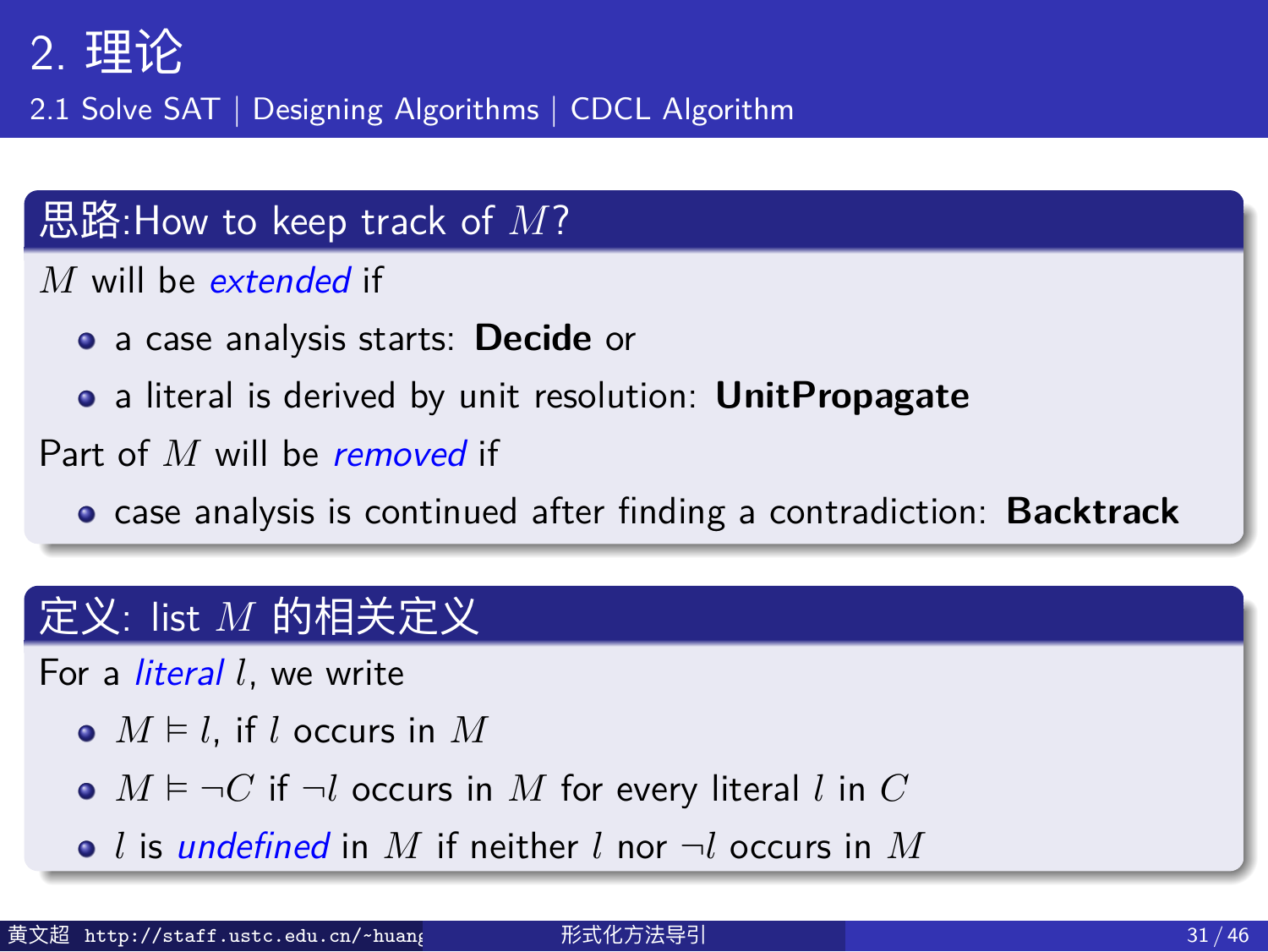2.1 Solve SAT | Designing Algorithms | CDCL Algorithm | Rule 1: UnitPropagate

If all literals in  $M$  occur as a unit clause, and there is a clause  $C \vee l$ satisfying  $M \models \neg C$ , then by unit resolution all literals in  $C$  can be removed

Then the single literal *l* remains, so the new unit clause *l* can be derived

This justifies the first rule

Rule 1: UnitPropagate

 $M \Longrightarrow Ml$ 

if *l* is undefined in *M* and the CNF contains a clause *C ∨ l* satisfying *M* ⊨ *¬C*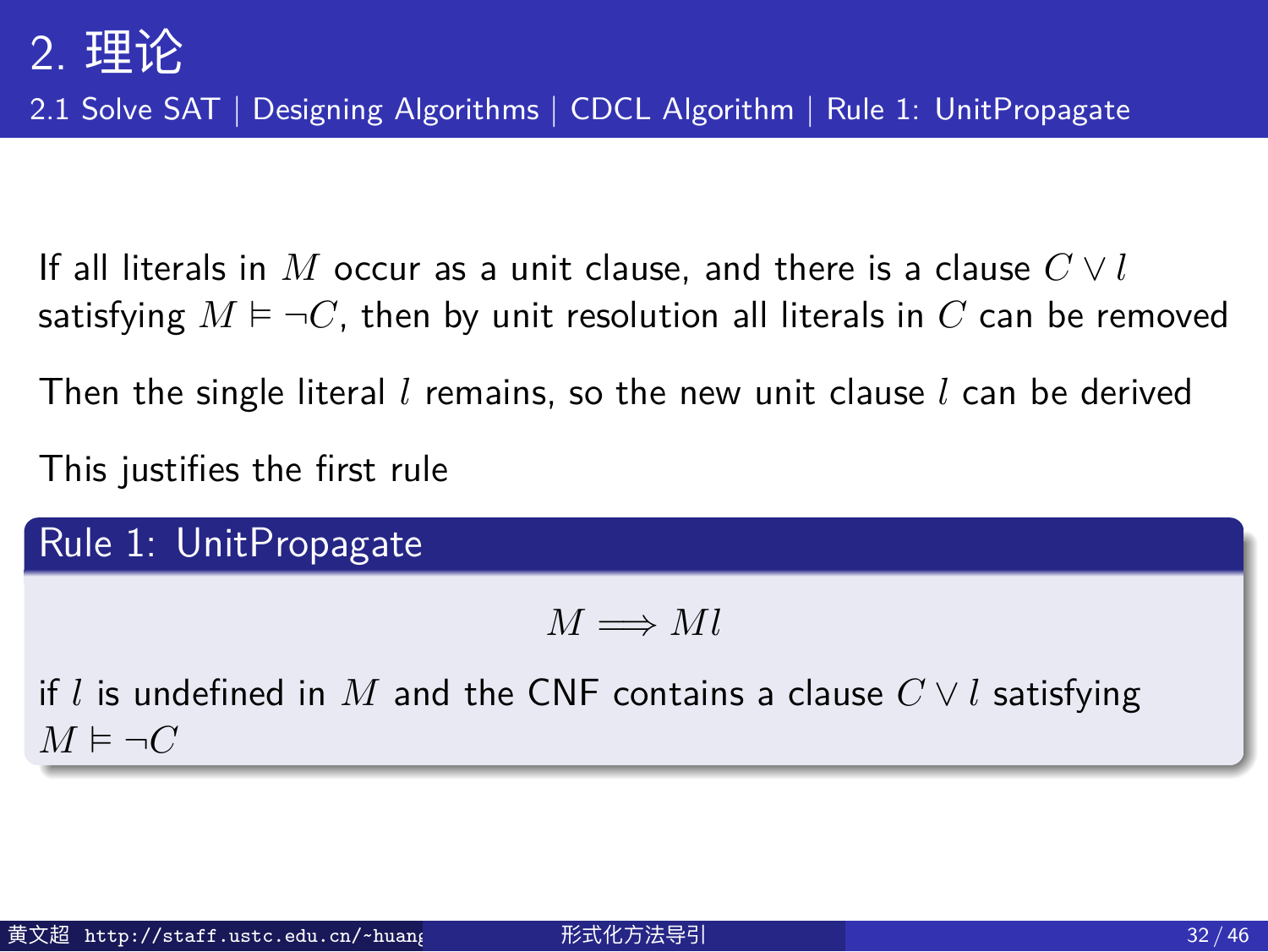2.1 Solve SAT | Designing Algorithms | CDCL Algorithm | Rule 2: Decide

If no *UnitPropagate* is possible, we have to start a case analysis by **Decide**

Rule 2: Decide  $M \Longrightarrow Ml^d$ if *l* is undefined in *M*

Here the added literal *l* is marked by '*d*' (decision literal) in order to be able to do backtracking  $=$  go back to last start of case analysis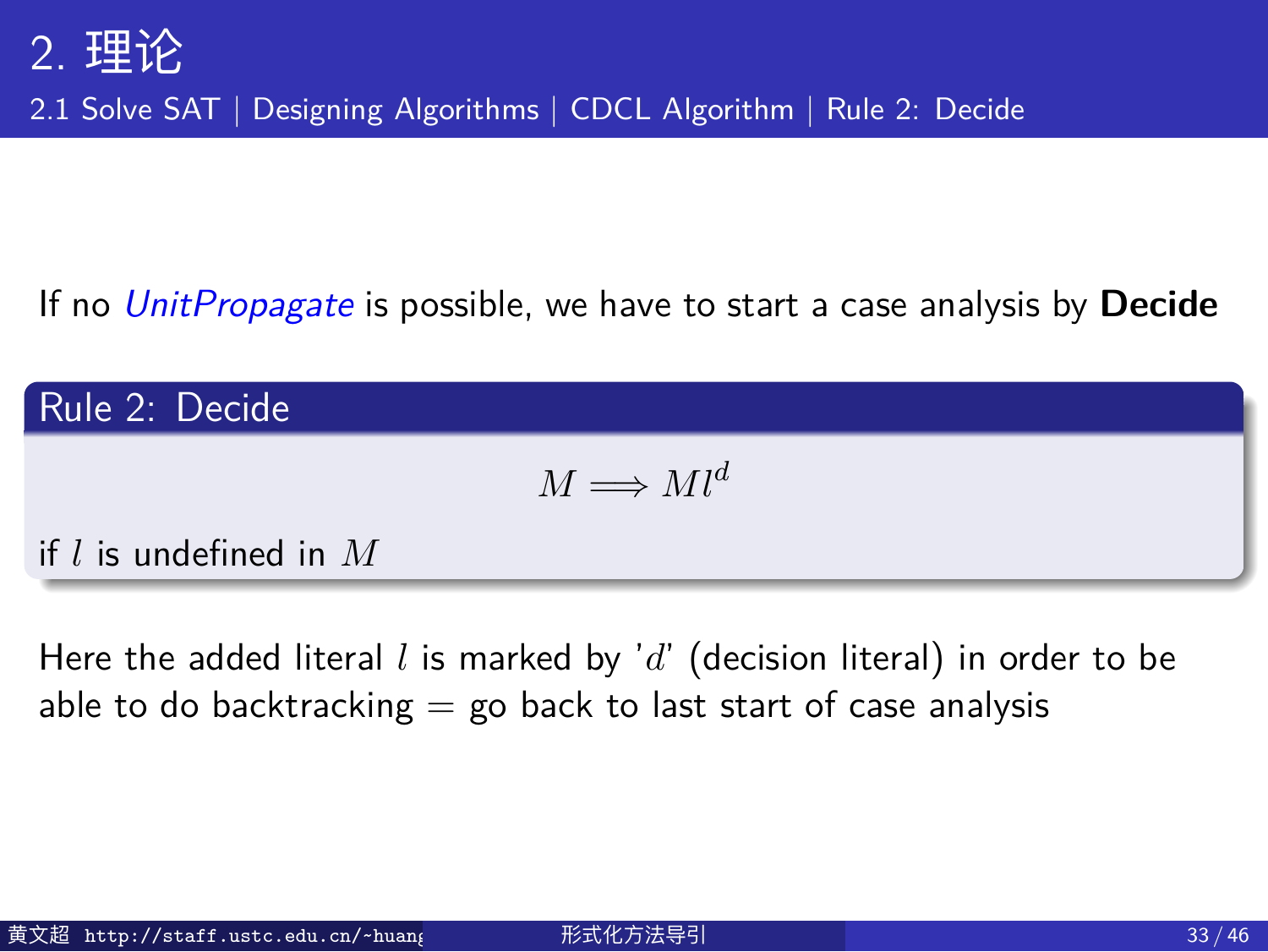2.1 Solve SAT | Designing Algorithms | CDCL Algorithm | Rule 3: Backtrack

### Rule 3: Backtrack

 $Ml^dN \Longrightarrow M\neg l$ 

if  $Ml^dN$  ⊨  $\neg C$  for a clause  $C$  in the CNF and  $N$  contains no decision literals

So **Backtrack** applies if a contradiction is found, and everything in *M* behind the last decision literal is removed, and this decision literal is replaced by its negation

Note that this negation is not decision literal anymore: now it has been derived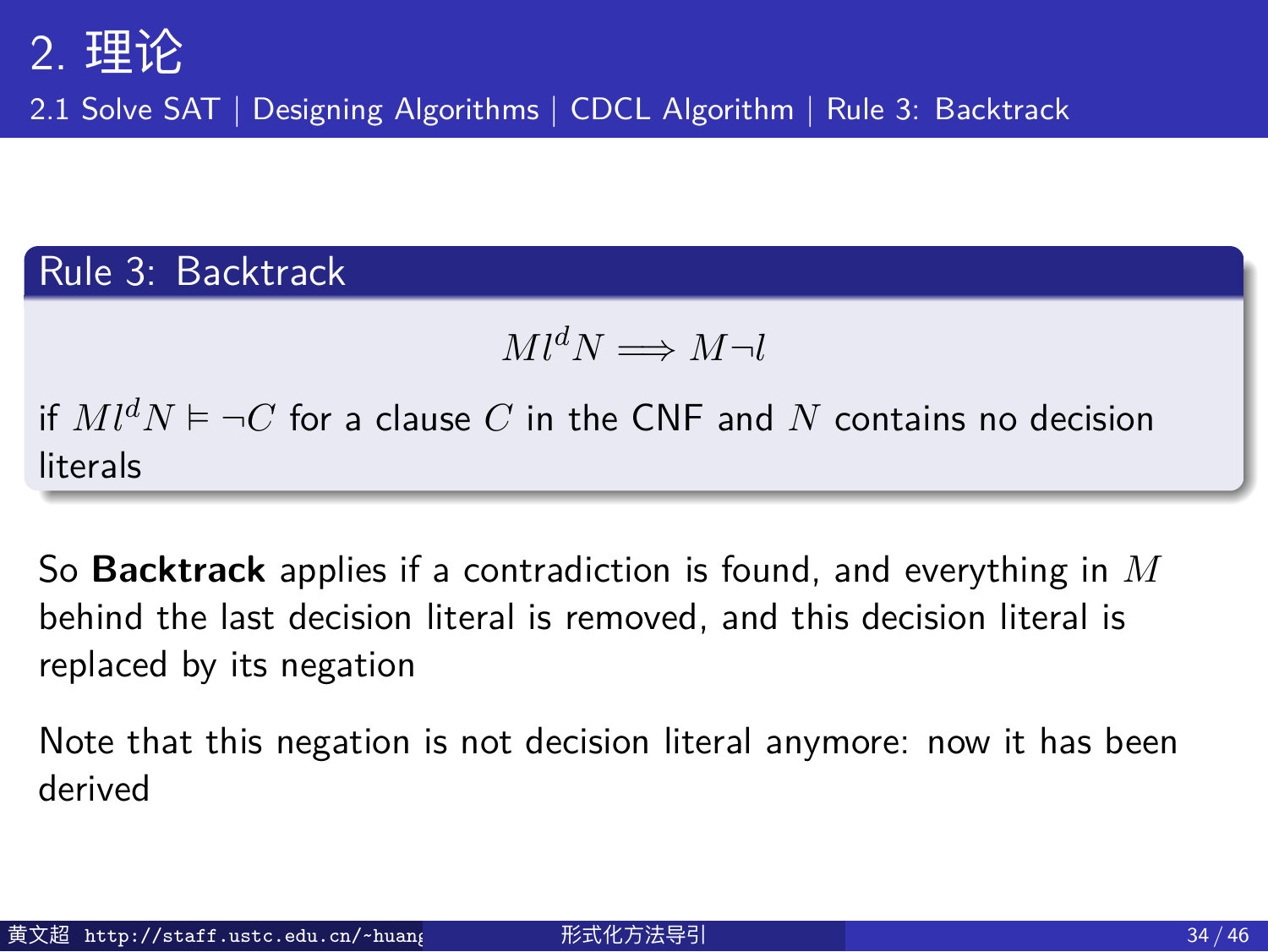2.1 Solve SAT | Designing Algorithms | CDCL Algorithm | Rule 4: Fail

In case a contradiction is found, while *M* does not contain any decision literal, then we have a contradiction for the full formula, so we have derived that the formula is *unsatisfiable*.

This is expressed by the last rule **Fail**

## Rule 4: Fail

 $M \Longrightarrow$ fail

if  $M ⊨ ¬C$  for a clause  $C$  in the CNF and  $M$  contains no decision literals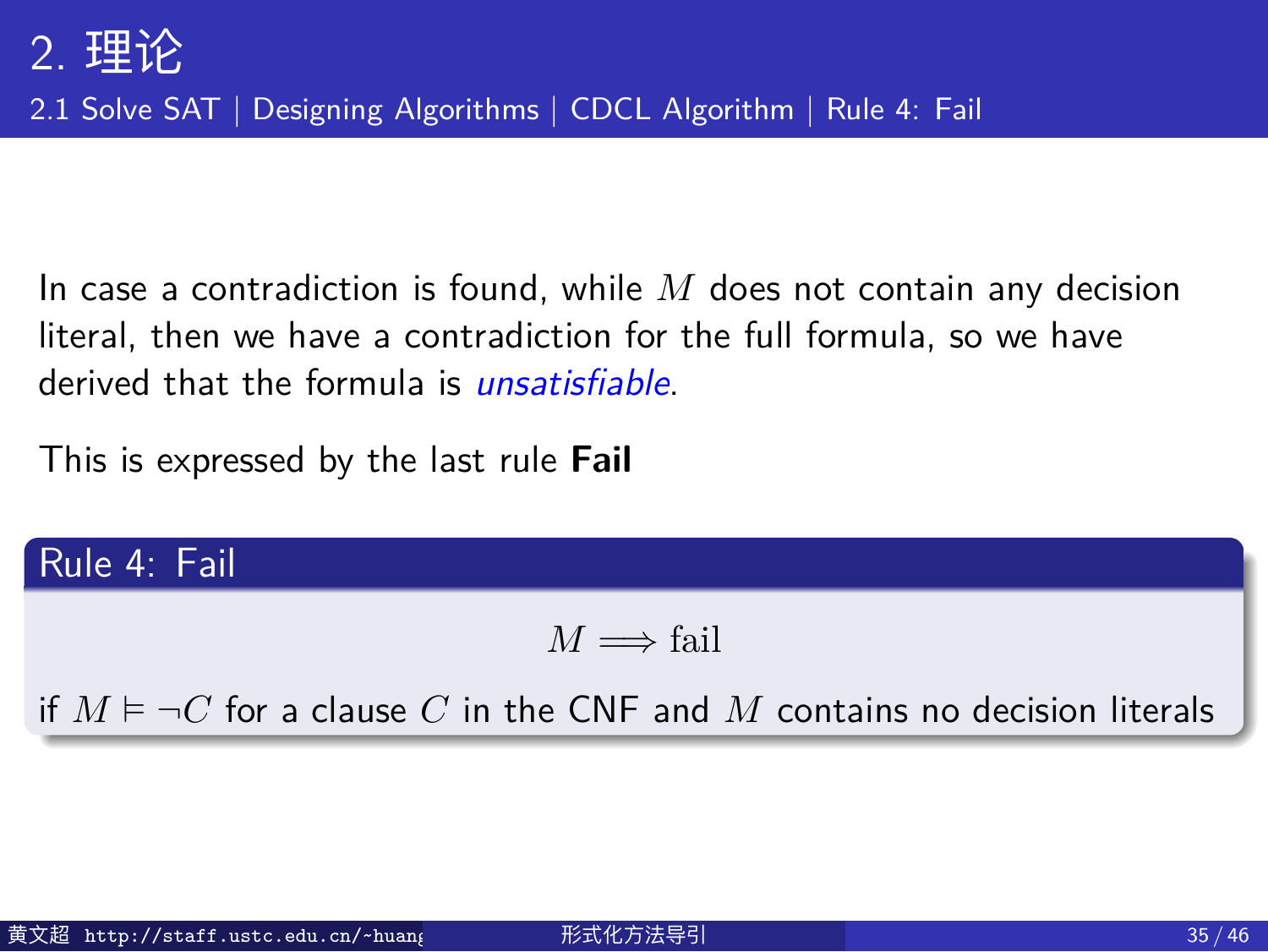2.1 Solve SAT | Designing Algorithms | CDCL Algorithm

## $[$ 算法思路: How to use  $M$  instead of recursive call

Start with *M* being empty and apply the rules as long as possible always ends in either

- *fail*, proving that the CNF is *unsatisfiable*, or
- a *list M* containing *p* or *¬p* for every variable *p*, yielding a *satisfying* assignment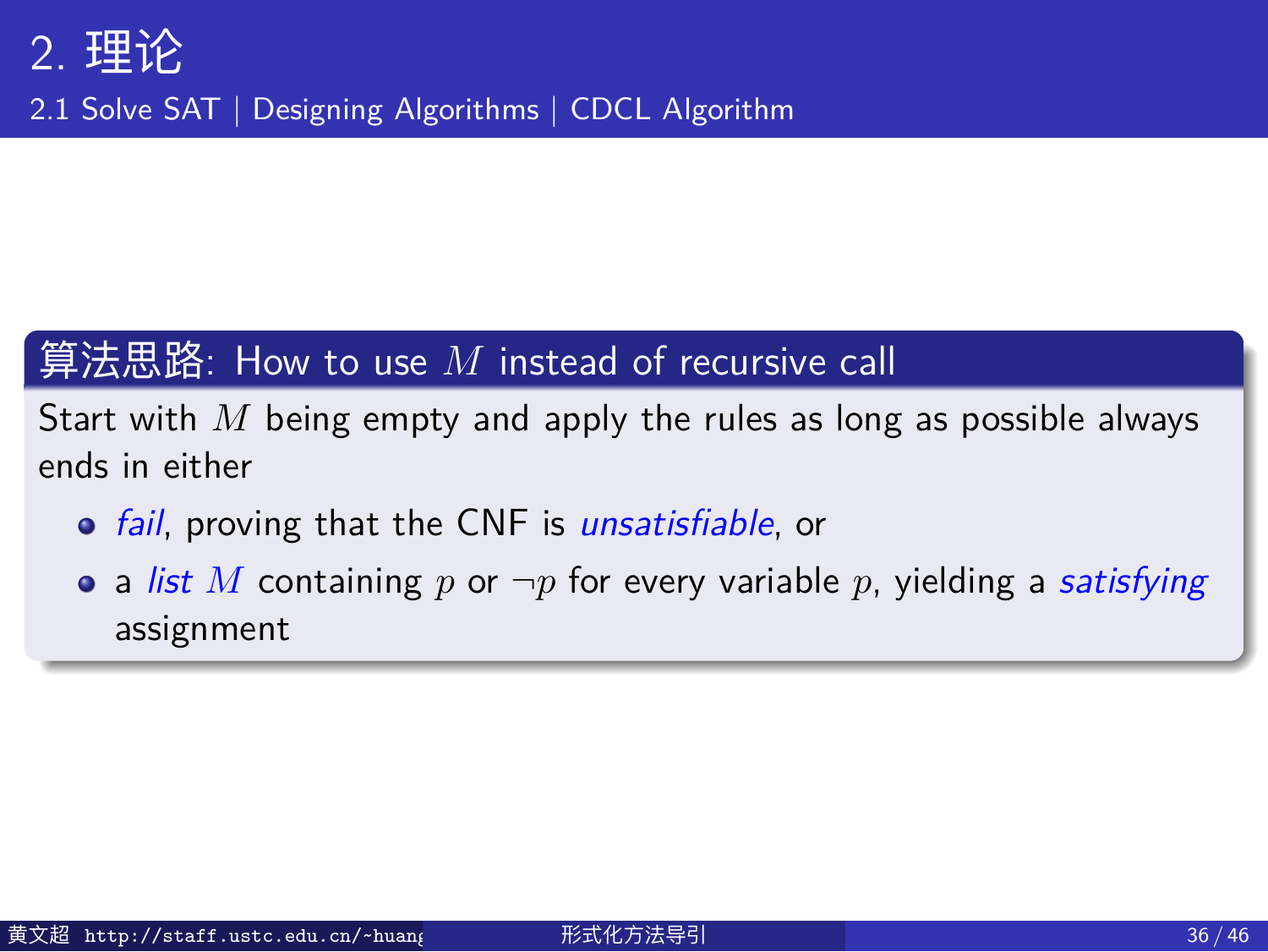2.1 Solve SAT | Designing Algorithms | CDCL Algorithm

Rule 1: UnitPropagate  $M \Longrightarrow Ml$ if *l* is undefined in *M* and the CNF contains a clause *C ∨ l* satisfying *M* ⊨ *¬C* Rule 2: Decide  $M \Longrightarrow Ml^d$ if *l* is undefined in *M*

```
重新计算: 例 1
 Consider the CNF consisting of the
 following nine clauses
      ¬p ∨ ¬s p ∨ r ¬s ∨ t
      ¬p ∨ ¬r p ∨ s q ∨ s
¬q ∨ ¬t r ∨ t q ∨ ¬r
黄文超 http://staff.ustc.edu.cn/~huangwc/fm.html 形式化方法导引 37 / 46Rule 3: Backtrack
                                                Ml^dN \Longrightarrow M\neg lif MldN ⊨ ¬C for a clause C in
```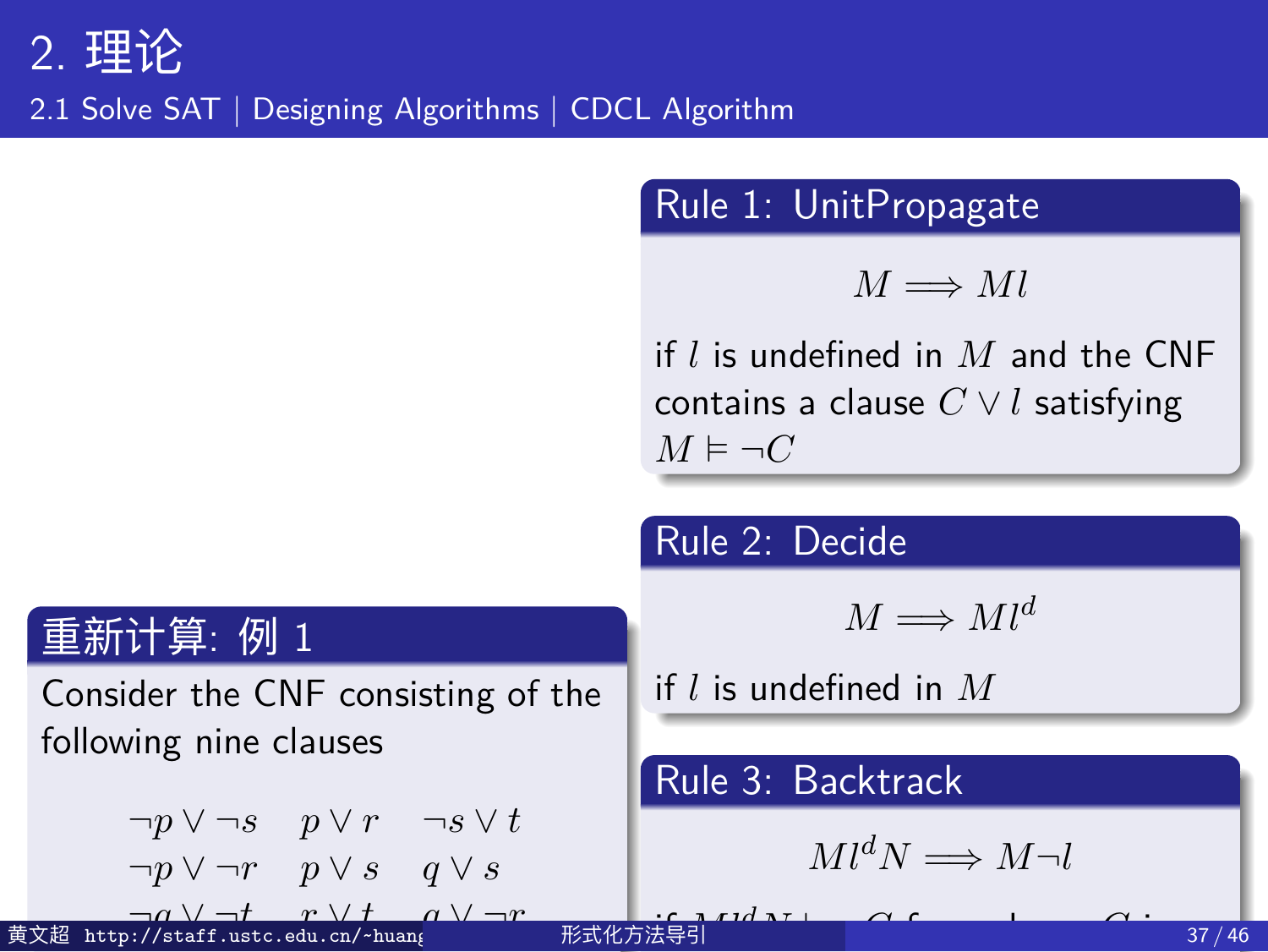2.1 Solve SAT | Designing Algorithms | CDCL Algorithm

Concluding,

- We saw a way to implement DPLL while only working on the original CNF
- Combined with the optimizations of the *next section*, this is *Conflict Driven Clause Learning*, CDCL, as is used in all current powerful SAT solvers.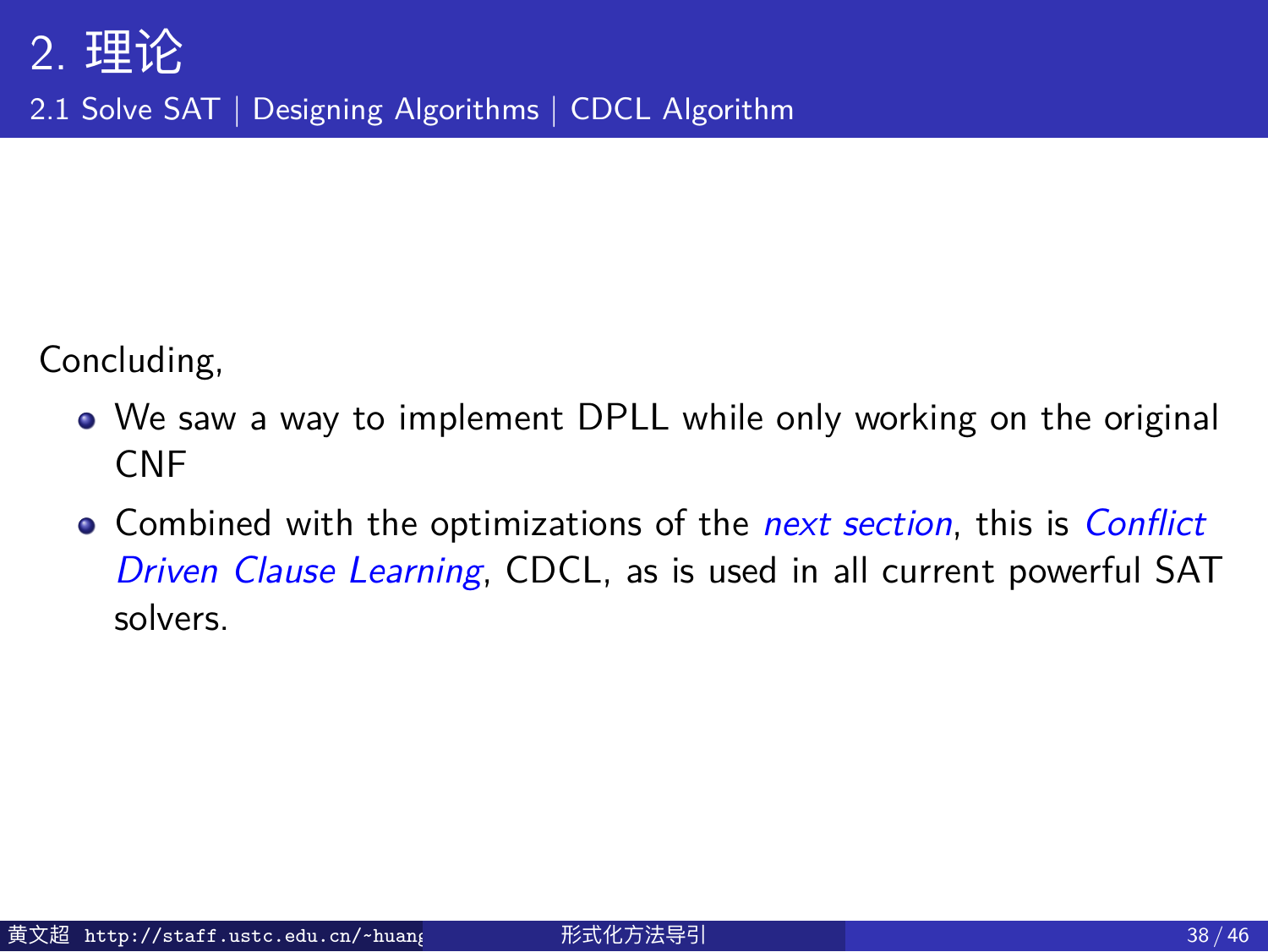2.1 Solve SAT | Designing Algorithms | CDCL Algorithm | Optimizations



回顾: 问题 1: How to choose variable *p*?

换为另一个问题: How to choose *l* for case analysis in **Decide**?

还有一个新问题: **Backtrack** *always* goes back to the *last* decision literal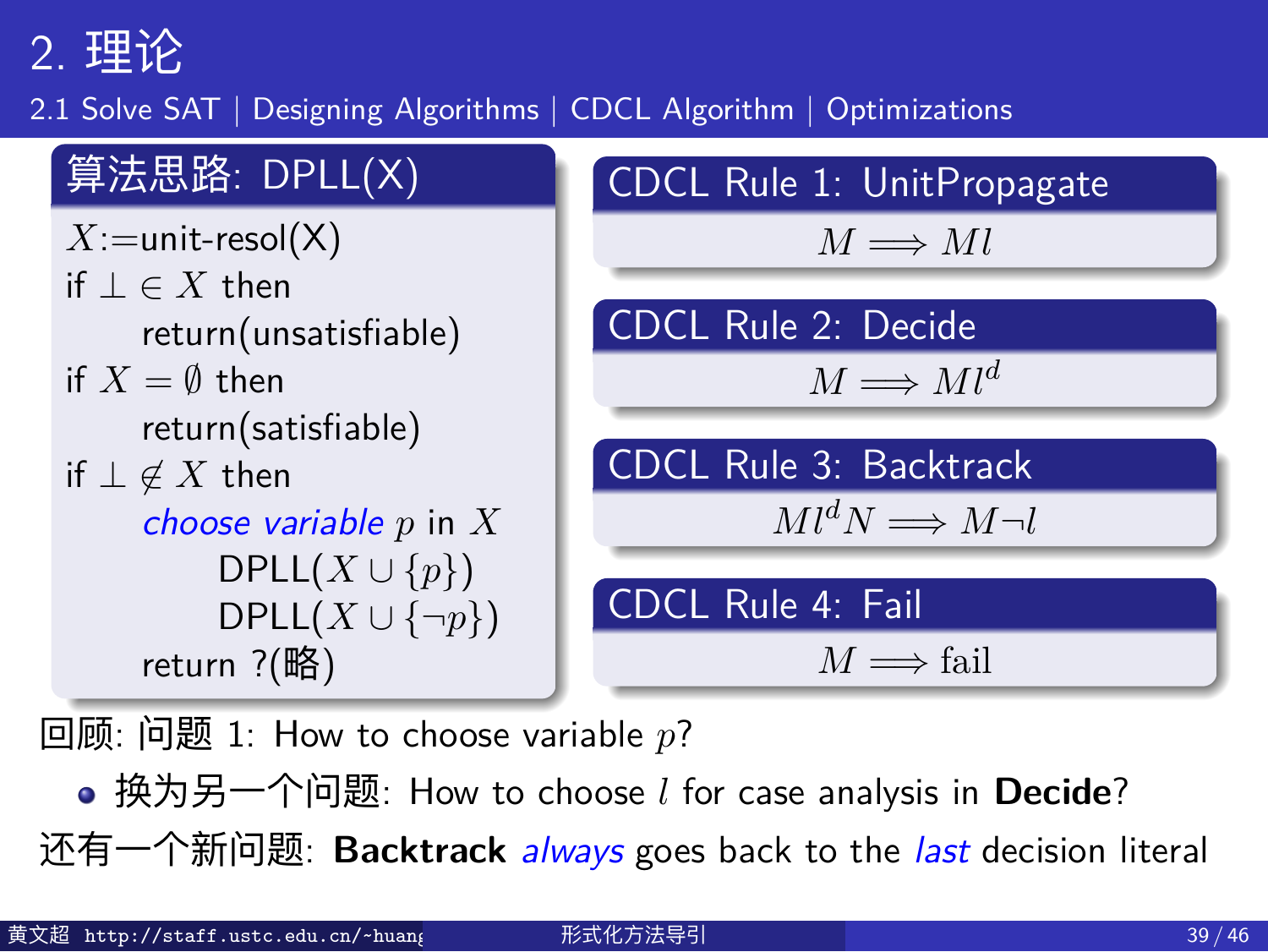### 2.1 Solve SAT | Designing Algorithms | CDCL Algorithm | Optimizations



*backtrack*) is correct and *increases efficiency*

| 黄文超 http://staff.ustc.edu.cn/~huang | 形式化方法导引 | 40/46 |
|-------------------------------------|---------|-------|
|-------------------------------------|---------|-------|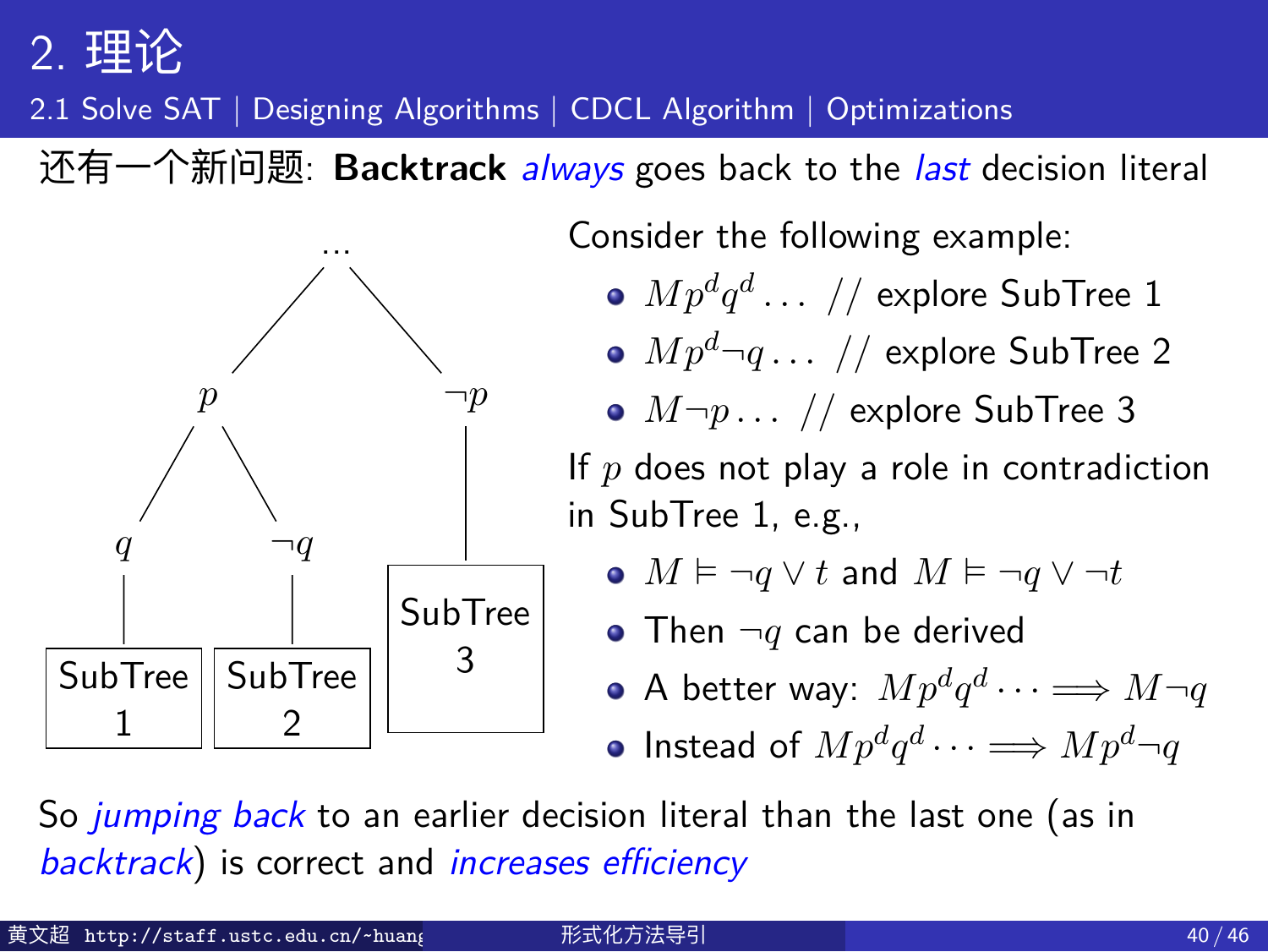2.1 Solve SAT | Designing Algorithms | CDCL Algorithm | Optimizations

## Rule: Backjump

 $Ml^dN \Longrightarrow Ml^{\prime}$ 

if  $Ml^dN \vDash \neg C$  for a clause  $C$  in the CNF and there is a clause  $C' \vee l'$ derivable from the CNF such that  $M \vDash \neg C'$  and  $l'$  is undefined in  $M$ 

*Correct* by definition: if  $C' \vee l'$  would have been in the CNF, then going from *M* to *Ml′* is just **UnitPropagate**

 $\Theta$   $\overline{\mathbf{E}}$   $\Xi$  . How to find the new clause  $C'\vee l'$  ?

by investigating the literals that play a role in the found contradiction, and mimic this by resolution.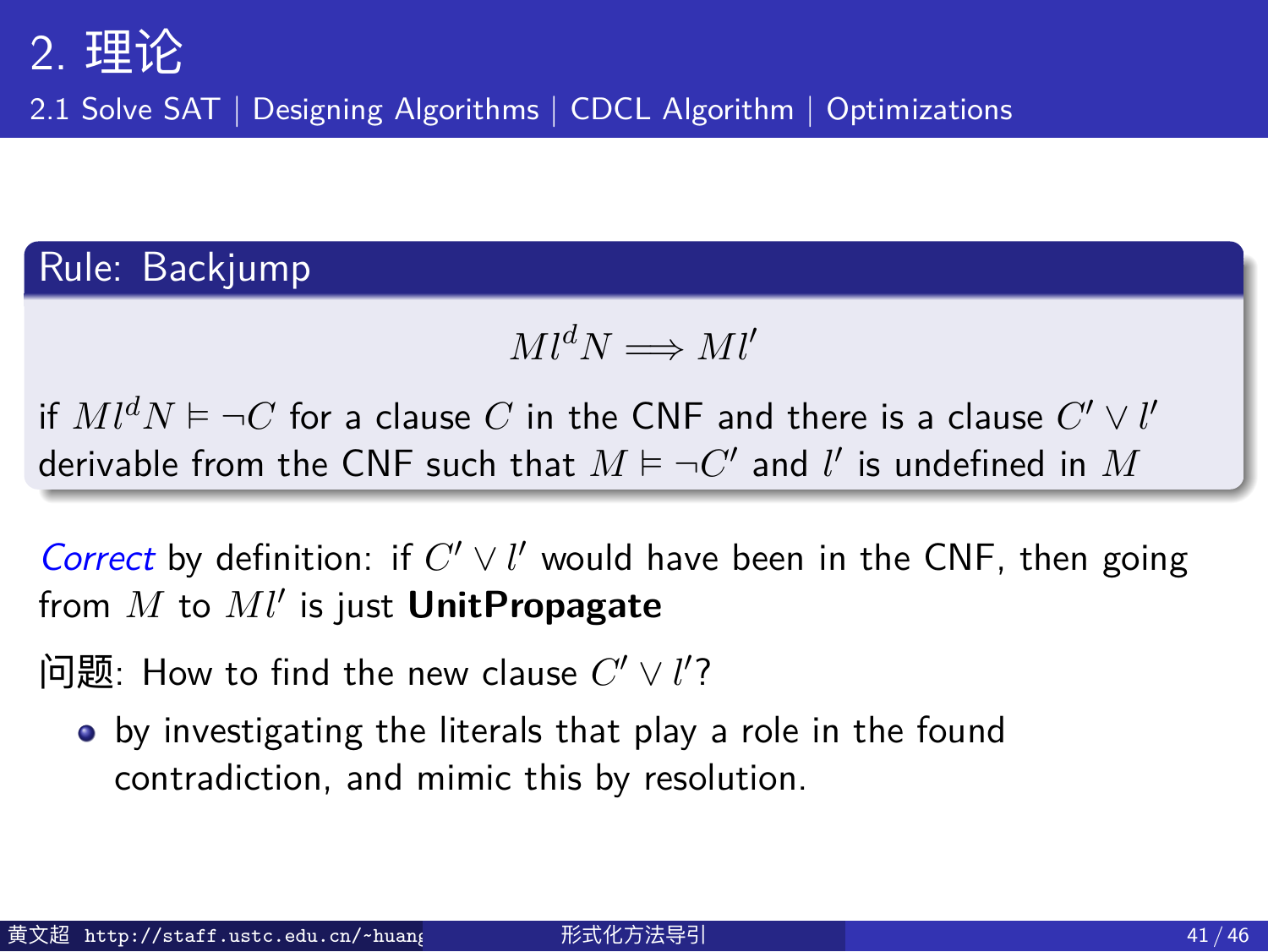2.1 Solve SAT | Designing Algorithms | CDCL Algorithm | Optimizations

### Rule: Backjump

 $Ml^dN \Longrightarrow Ml^{\prime}$ 

if  $Ml^dN \vDash \neg C$  for a clause  $C$  in the CNF and there is a clause  $C' \vee l'$ derivable from the CNF such that  $M \vDash \neg C'$  and  $l'$  is undefined in  $M$ 

Apart from doing this **Backjump** step, this new clause *C ′ ∨ l ′* will be *added* to the *CNF*:

**Learn**: CNF=CNF *∪{C ′ ∨ l ′}*

Variants of this idea may also cause **Learn** of new clauses, as long as they can be derived from the original clauses

Original clauses may become *redundant* due to addition of new clauses, and may be removed: **Forget**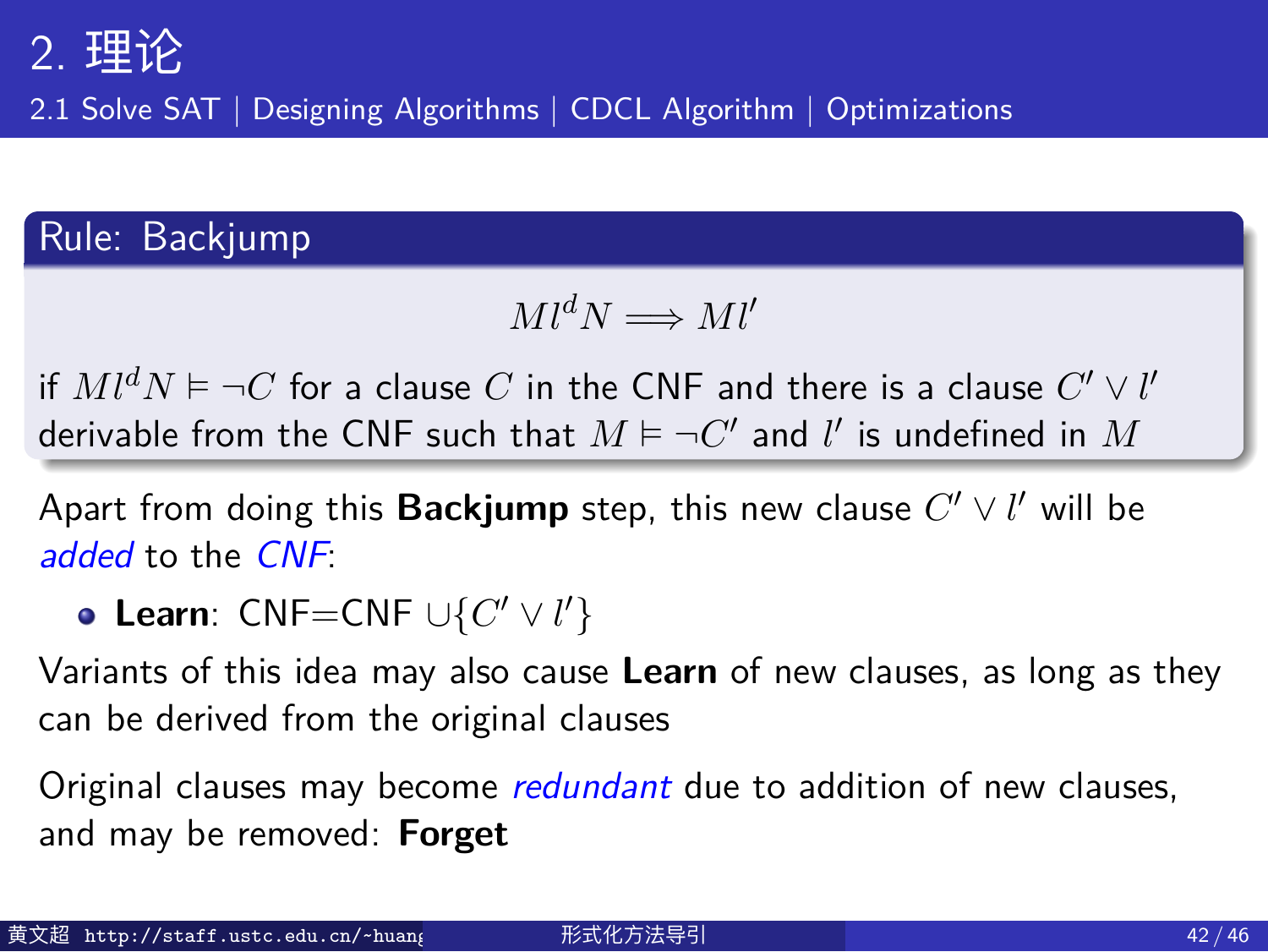2.1 Solve SAT | Designing Algorithms | CDCL Algorithm | Optimizations

It often occurs that the process does not make progress, while several new clauses have been learned

Then it helps to **Restart**: start with empty *M* using the adjusted CNF

The *new clauses* may influence the *heuristics* of choosing variables and cause better progress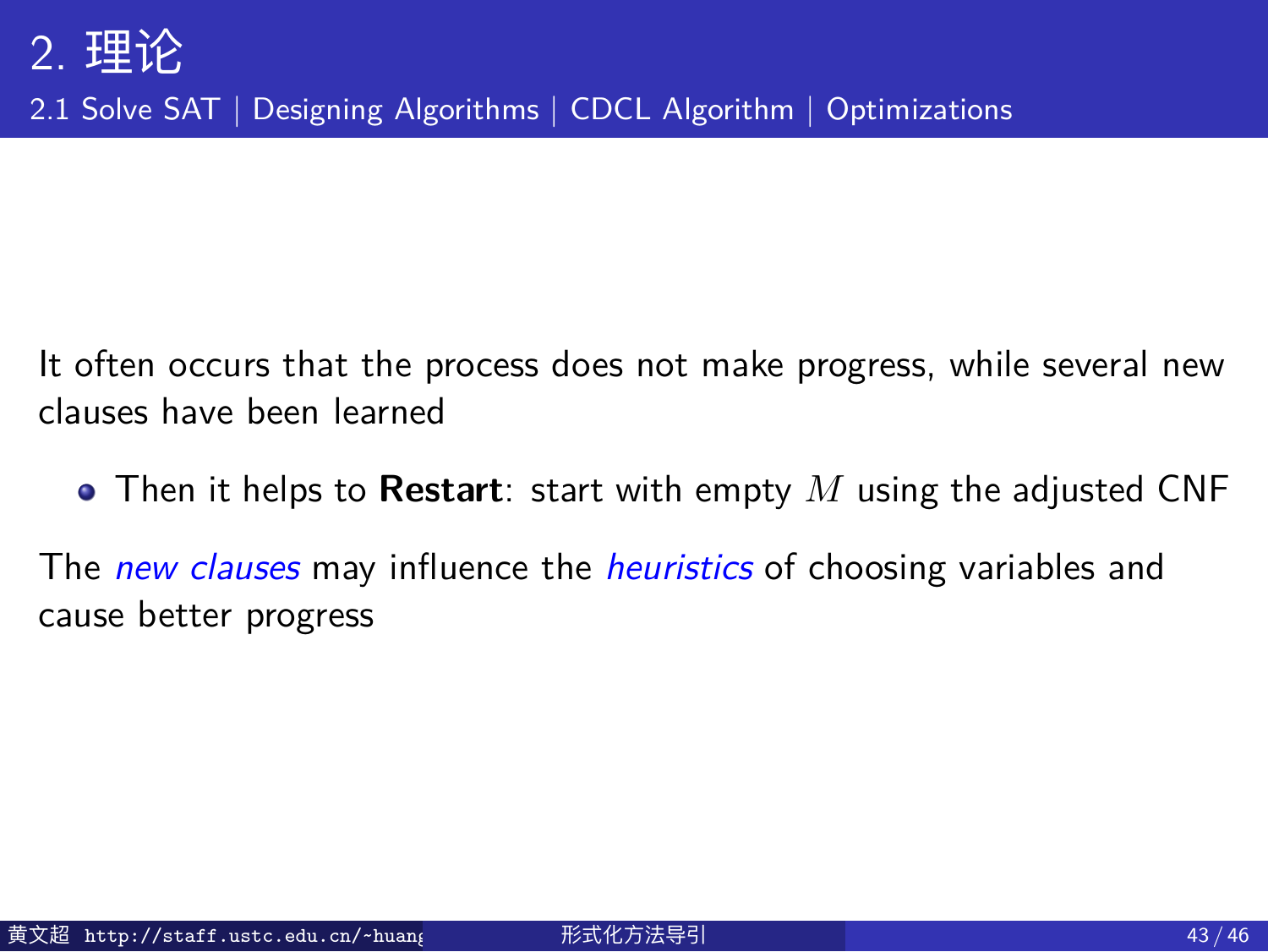2.1 Solve SAT | Designing Algorithms | CDCL Algorithm | Optimizations

### 例 3

Consider the CNF consisting of the following eight clauses

*x*<sub>1</sub>  $\lor$  *x*<sub>4</sub> *x*<sub>1</sub>  $\lor$  *x*<sub>3</sub>  $\lor$  *-x*<sub>3</sub>  $\lor$  *x*<sub>8</sub> *x*<sub>1</sub>  $\lor$  *x*<sub>8</sub>  $\lor$  *x*<sub>2</sub>  $\lor$  *x*<sub>8</sub>  $\lor$  *−x*<sub>2</sub>  $\lor$  *x*<sub>8</sub>  $\lor$  *−x*<sub>2</sub>  $\lor$  *x*<sub>8</sub>  $\lor$  *−x*<sub>2</sub>  $\lor$  *x*<sub>8</sub>  $\lor$  *−x*<sub>2</sub>  $\lor$  *x*<sub>8</sub>  $\lor$  *−x*<sub>2</sub> *x*<sup>2</sup> *∨ x*<sup>11</sup> *¬x*<sup>7</sup> *∨ ¬x*<sup>3</sup> *∨ x*<sup>9</sup> *¬x*<sup>7</sup> *∨ x*<sup>8</sup> *∨ ¬x*<sup>9</sup> *x*<sub>7</sub>  $\lor$  *x*<sub>8</sub>  $\lor$  ¬*x*<sub>10</sub>  $\lor$  *x*<sub>10</sub>  $\lor$  ¬*x*<sub>12</sub>

```
\neg x_1^d x_4 x_3^d \neg x_8 x_{12} \neg x_2^d x_{11} x_7^dContradiction (x_9, \neg x_9)CNF=CNF∪{¬x3 ∨ ¬x7 ∨ x8}
\neg x_1^d x_4 x_3^d \neg x_8 x_{12} \neg x_7 \neg x_{10}Contradiction (x_{12}, -x_{12})CNF=CNF∪{x1 ∨ x7 ∨ x8 ∨ x10}
\neg x_1^d x_4 \neg x_3 x_8^d x_2^d x_7Sat
```
**UnitPropagate Decide**

> **Learn Backjump Backtrack**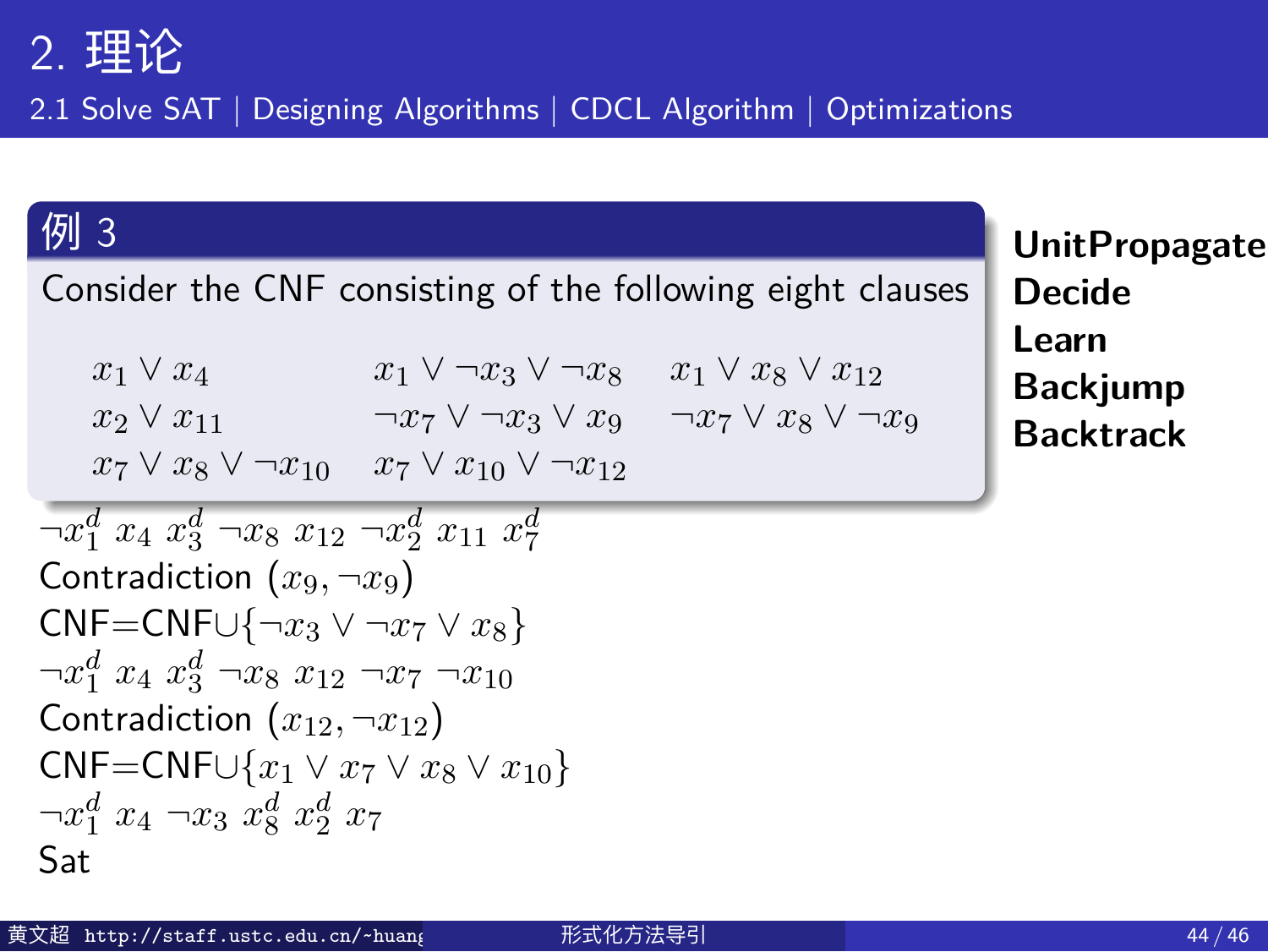2.1 Solve SAT | Designing Algorithms | CDCL Algorithm | Optimizations

Concluding, the full *CDCL* Algorithm consists of

- the basic format of **UnitPropagate**, **Decide**, **Backtrack** and **Fail**
- **the Backjump** optimization and variants
- **Learn** new clauses by these optimizations
- **Forget** redundant clauses
- clever heuristics for choosing **Decide** variables
- clever heuristics for when to do **Restart**

This is the heart of *current SAT solvers*.